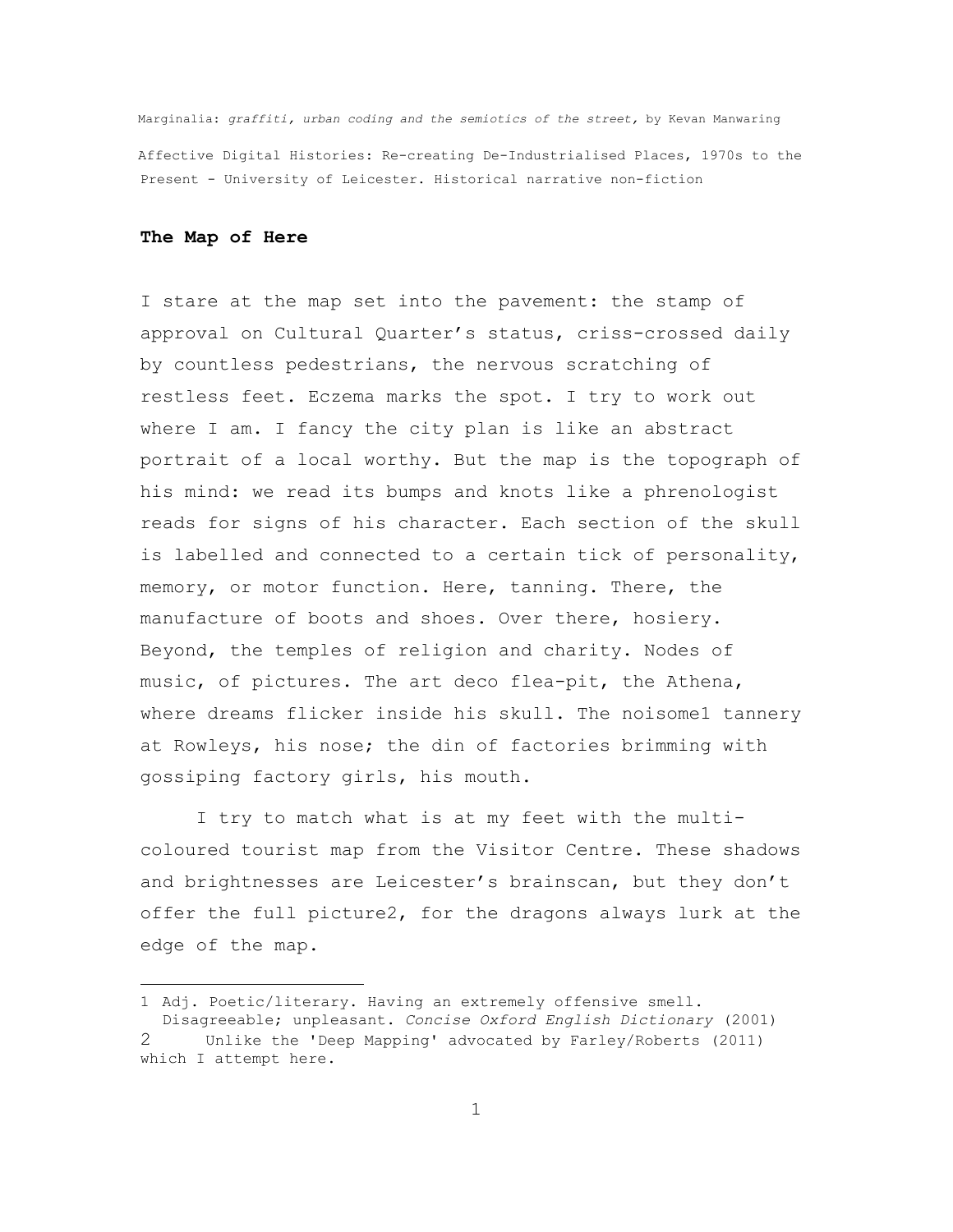### **I Meet My Guide**

There is a strange, muted cough.

Startled, I looked up and he is there. The presiding spirit of this area, a Victorian ghost. A young child, a boy from what I can make out, dressed in ragged trousers and a tattered shirt. One hand is larger than the other. Yet his head is really grotesque, enlarged and mis-shapen, warts virtually obscuring any human features. From beneath loose folds of grey and mottled skin, two pitiful eyes stare out. I give a cry of horror.

The sunken eyes flinch at this reaction, although it's probably wearyingly familiar. Perhaps he was hoping for a better response from me, but I am only mortal. He shakes his head vigorously, as though in denial. It must take some effort with that gigantic head. I fear he's going to do himself an injury but before I can apologise, there's a flash of light and he morphs into something equally surreal.

Dazzled by the intensely vivid colours, I think it's Ganesha, the Hindu elephant god. I recognise him from a poster that a friend brought back from India. I turn away, shielding my eyes.

When I turn back, the figure is no longer psychedelic against the grey streets, but muted and wearing a scruffy hoody, baggy jeans that hang around his arse, and big expensive-looking trainers - worn by a healthy looking boy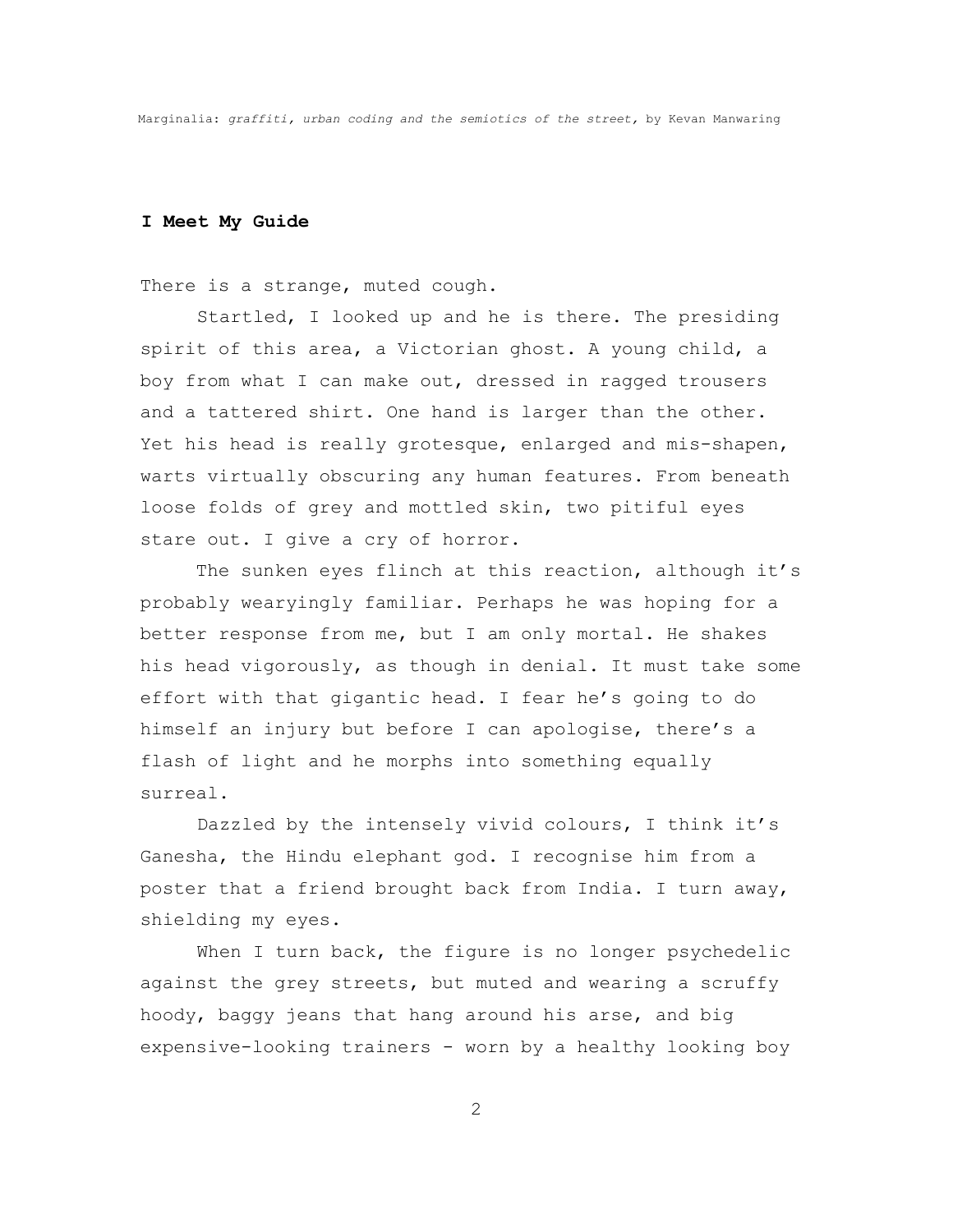with toffee-coloured, plump limbs. But he still has the head of a baby elephant. 'Is this better?' he asks, his voice clear in my head though I didn't see a mouth move, just his trunk curling like a question mark. There's a musicality to his voice, which is mingled with the prosaic burr of the East Midlands.

I nod, feeling guilty at my squeamishness. 'But … you're … you're…'

'A god. One of *them*.' He flaps his ears, waves his trunk and brandishes his tusks as though ready for a mock stampede. Then he bursts out laughing. 'Look around. There's Hermes and Athena over there, above HP Tyler Limited - appropriated as patrons of commerce. They still look down on us, the divine CCTV, but nobody notices.'

Above the doorway of a building on the corner I spot the busts. Winged helmeted Hermes, holding his caduceus in one hand, a ship in the other.

'But you're…'

'Alive and kicking. Yeah, well, who worships that Greek crew anymore?' He blew a raspberry with his trunk at the statues. 'There's a few Nesh-heads around here though. Indian takeaway, mate. We brought our pantheon over with us and there's no getting rid of us now. We're your national dish.'

I'm partial as anyone to a good curry. 'Let's start. Follow me.' 'Wait!' He leaps onto a skateboard. A dog-eared copy of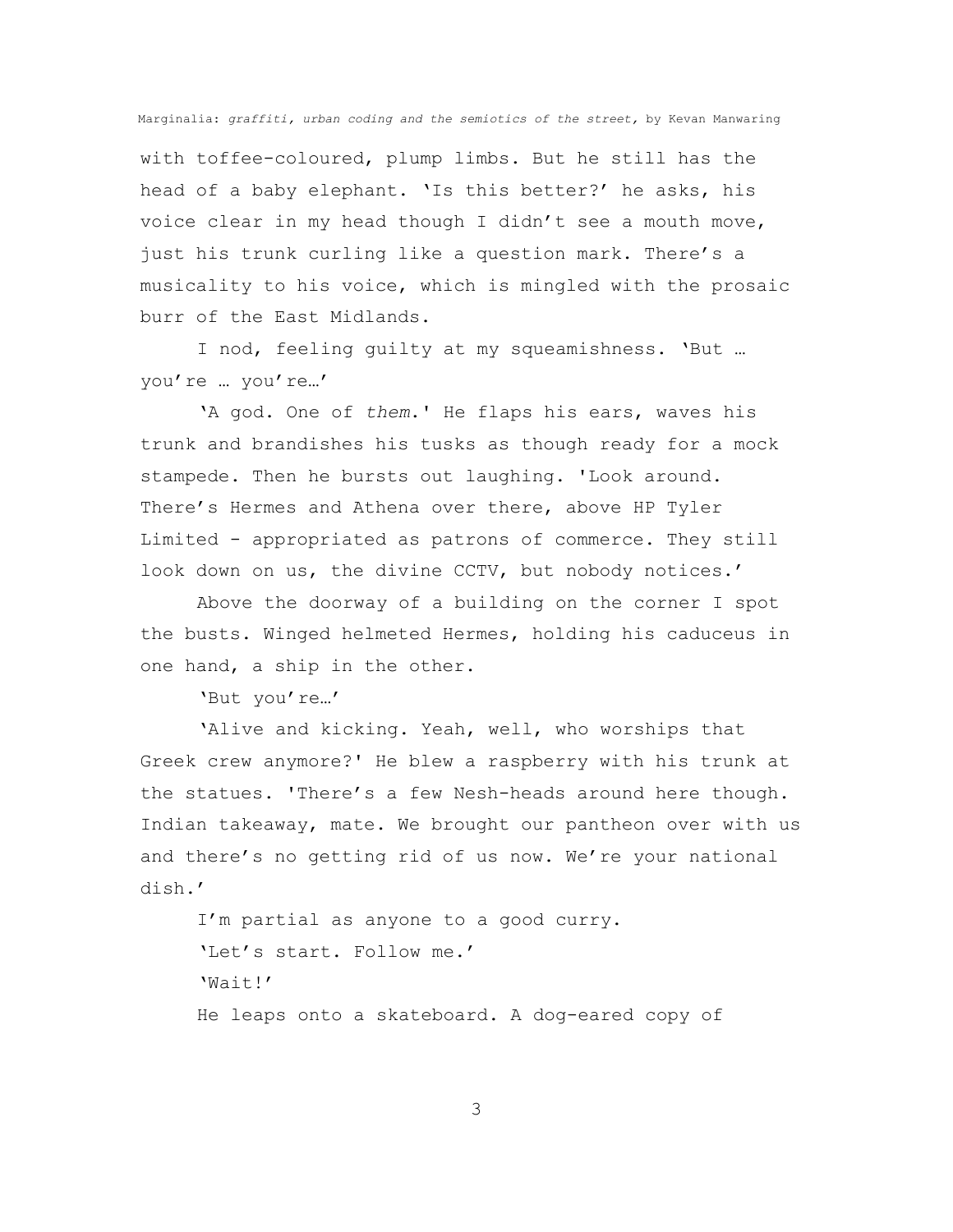*Pedagogy of the Oppressed*3 hangs from his back pocket. White earphone cables dangle from the flaps of his ears. I can just make out bhangra beats.

He pushes off, giving me little choice but to follow. Rather than taking me straight into the heart of the area, he leads me past the bargain basement shops of Charles Street, with its flurry of pedestrians, who part before him like the Red Sea.

#### **Crusoe of Charles Street**

Faces like QR codes, but I lack the app to read them, to understand their worlds, their languages: unopen source to the outsider4. I'm the stranger here, tongue-tied, ignorant, getting lost. I glance at my foldout map, scratch my head, take photographs of random things: an extraterrestrial tourist in my biker-leather spacesuit, lugging my life-support backpack. I wonder whether my liminal status on the edge might perhaps aid me. I stop and give some change to a homeless man, marooned by who knows what chancy seas, and wonder about his perspective of the streets. How does he see things? What could he tell us? But I have no time to linger. I have to keep up with the adolescent urgency of my guide. My own youth cult to follow.

### **Slumgod**

÷.

<sup>3</sup> *Pedagogy of the Oppressed,* Paulo Freire, Penguin, 1996

<sup>4</sup> *'Untranslated landscapes',* Farley/Roberts, Edgelands, Jonathan Cape, 2011, p5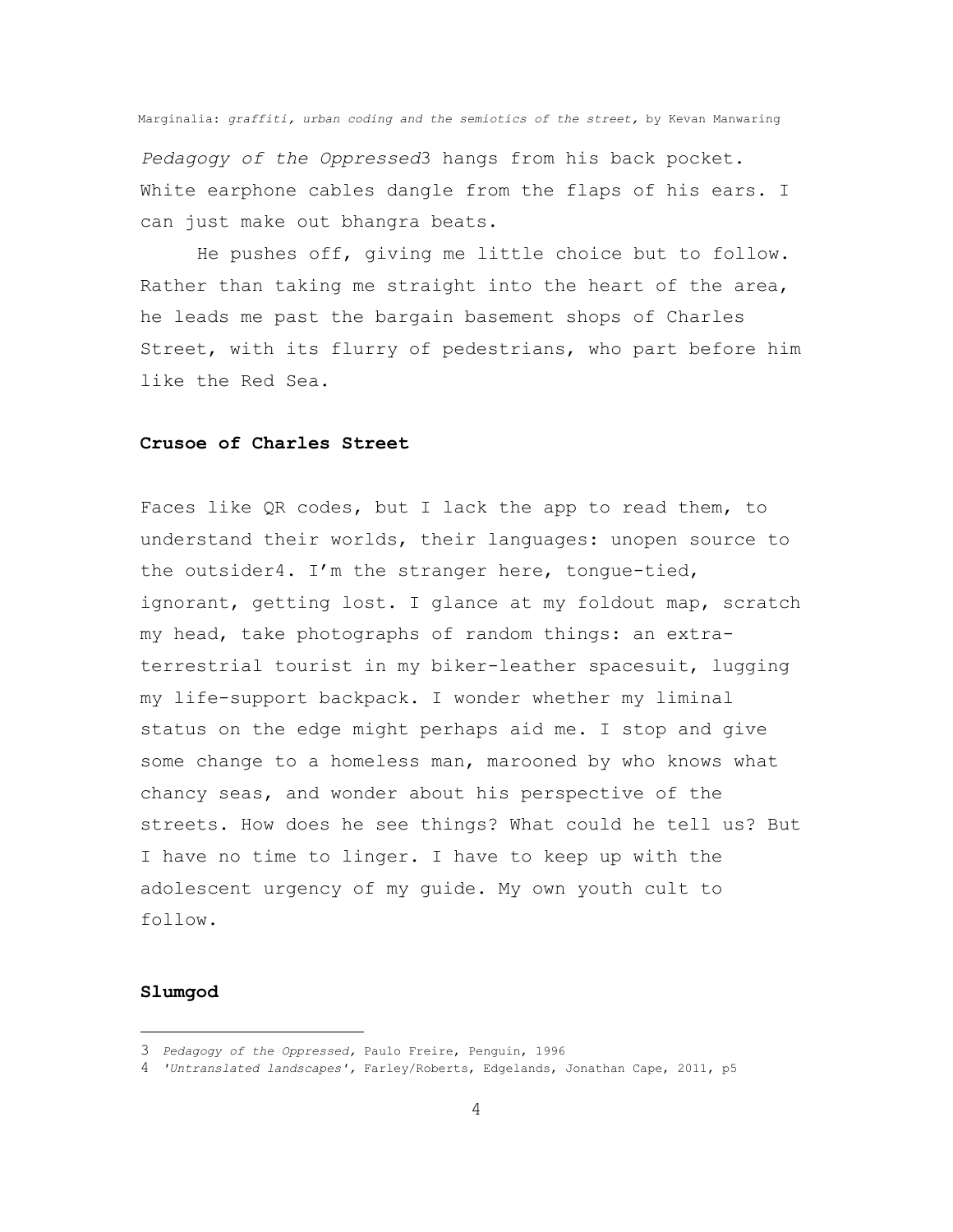It's only when we reach the bottom of crossroads that my diminutive guide stops to let me catch up. Nobody else seems to notice him. By-passers must presume I am talking to myself, or on blue-tooth. Here, my own 'Harvey' fills me in. Elephant Head, as I come to know him, offers an explanation

'I first appeared to you as Joseph Carey Merrick, born in the slums on the edge of St George's at the height of the Industrial Revolution: the deformed spirit of the age. Did you know that on his birth, the 5th of August, 1862, Joseph appeared to be a healthy young baby boy to his mother Mary? It was only when he turned five that he began to show signs of deformity. His hand began to swell and lumps began to appear on his head. And yet his mother and back then, his father, still loved him; and he received an education until the age of thirteen, when sadly his mother died. His father re-married and his new stepmother did not hide her dislike of this ill-formed child, and so he was sent out to work. His first job was rolling cigars, until his hands become too deformed to allow for skilled work. For a couple of years he was a hawker, walking these streets, trying to sell his wares from door-to-door, until Hackney Carriages removed his license after too many complaints from distressed housewives. Wherever he went; and walking was painful (he had been rendered lame due to a fall as a boy) he gathered crowds of horrified onlookers. After repeated beatings at home, Merrick took to the streets, joining the ranks of the city's homeless. He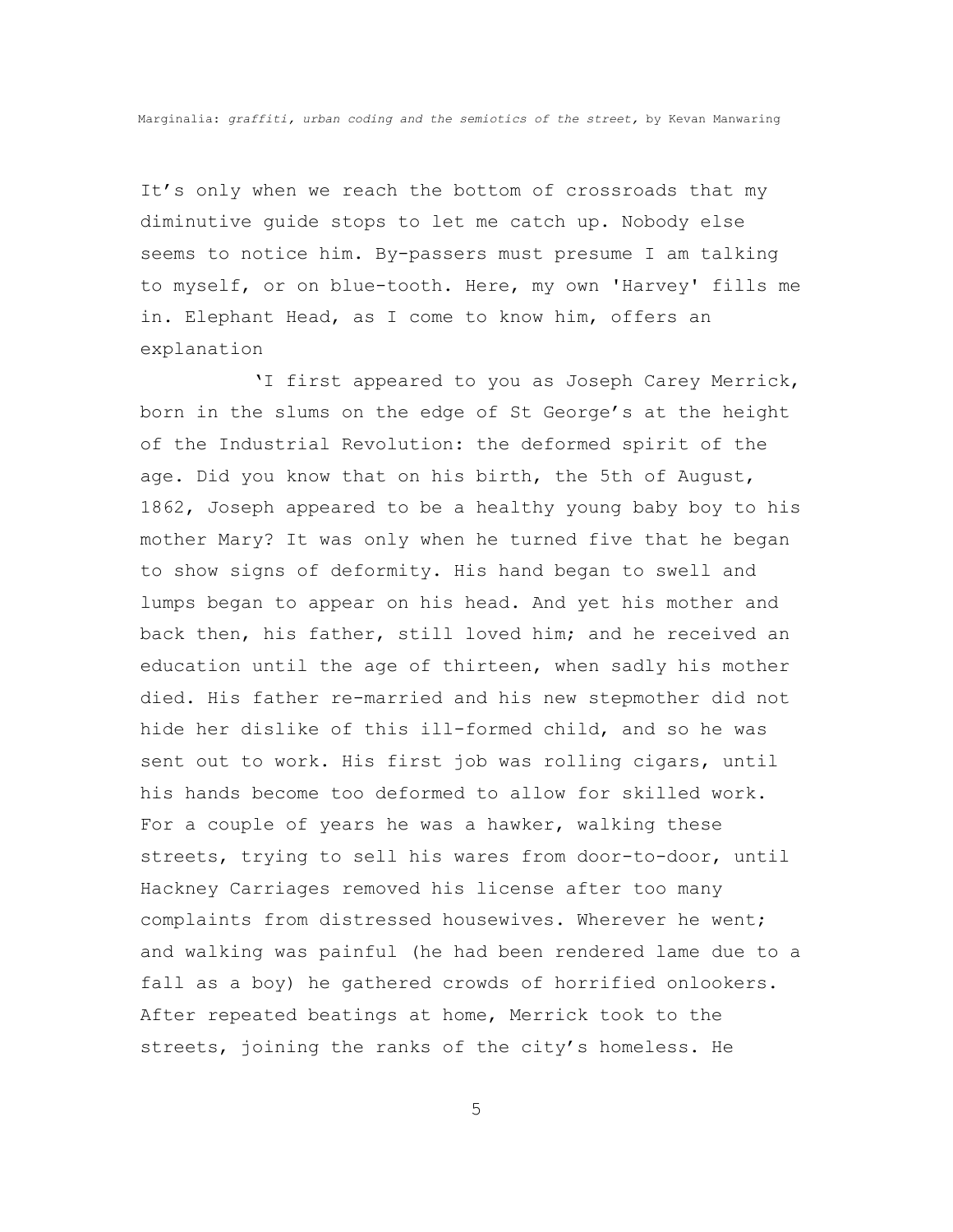eventually ended up in a workhouse at the age of seventeen. There he might have remained if he had not took it upon himself to write to a showman, who took him on. Merrick joined a 'Freakshow', first around Leicester and the Midlands, and then eventually in London, where he was billed as the 'Elephant Man'. The rest of his story is more widely known - yet his name is still erroneously recorded as John Merrick, that of his brother. He wasn't even given the dignity of his real name - but he did little to clarify things, preferring to keep his humble origins cloaked in mystery. He ended up on show in Whitechapel, in a shop which now sells saris. Ironic, don't you think, considering the current multi-cultural texture of his birthplace?'

I stare at the prismatic tide of pedestrians.

'And that is why my current form seems apt, don't you think? Ganesha, the Hindu god of learning, writing, and beginnings. I am the remover of obstacles: the ultimate hacker, though I say so myself. Elephants are renowned for their memory, so who better to be your guide?'

I can't argue with that, although the whole experience is bizarre and cartoon-like. And I couldn't get out of my head a youtube short by the graffiti-artist Banksy5 which involved some 'insurgents' apparently shooting down a drone, which turns out to be Dumbo.

÷.

<sup>5</sup> Rebel Rocket Attack, Oct 6 2013 http://www.youtube.com/watch?v=FsF3HspQY6A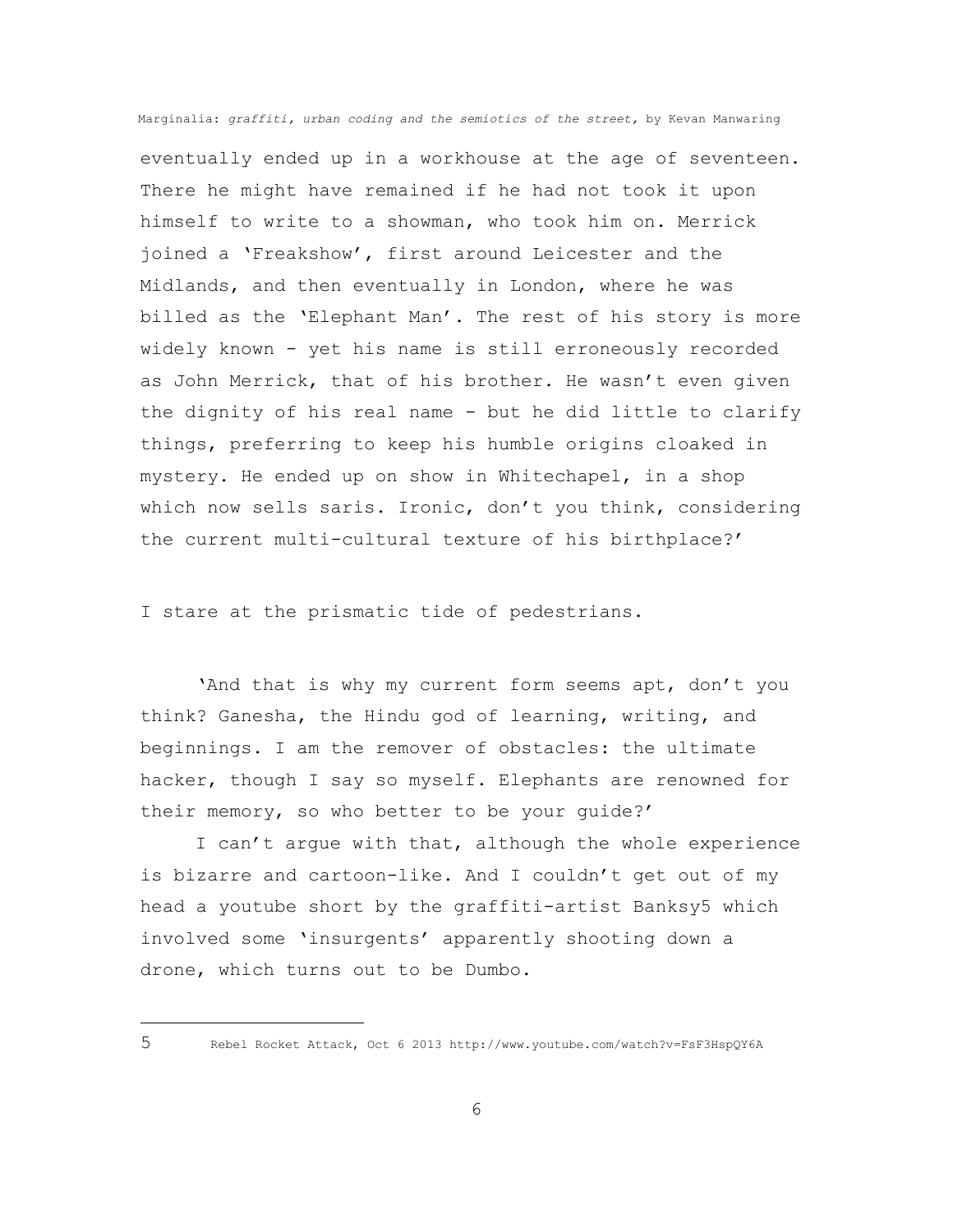Elephant Head continues: 'Did you know, Merrick maintained that his condition was the result of his mother being shocked by a fairground elephant whilst pregnant with him? The concept (or rather misconception) of the Maternal Impression, a theory popular in Victorian times. Merrick died on 11th April, 1890, in London, having become perhaps the most famous sideshow that ever existed: visited by Royalty and the charitable souls of Society, keen to be seen doing their bit, like the Pope kissing lepers. He was aged only twenty-seven, and so was an early member of the 27 Club along with James Morrison, Janis Joplin, Jimi Hendrix and Keith Moon: another victim of the fame game.'Scuse me, I just need to pop in here…'

## **Anti-social Behaviour**

My guide scoots off to a black doorway garnished with graffiti. I watch the High Street swirl by, reflecting on what he had said.

Just over the busy ring-road, Merrick emerged from the unhealthy slums of the age. I shudder. Elephant Head reappears on his skateboard wielding several cans of spraypaint: one in each hand, one in his trunk, and a couple in the pockets of his hoody. 'C'mon.'

He clatters into Humberstone Gate. I jog along. Ahead, I see him squirting something onto a pair of dark garage doors. No one seems to notice, though he is doing it in broad daylight.

'Hey!' I call after him, feeling somehow complicit.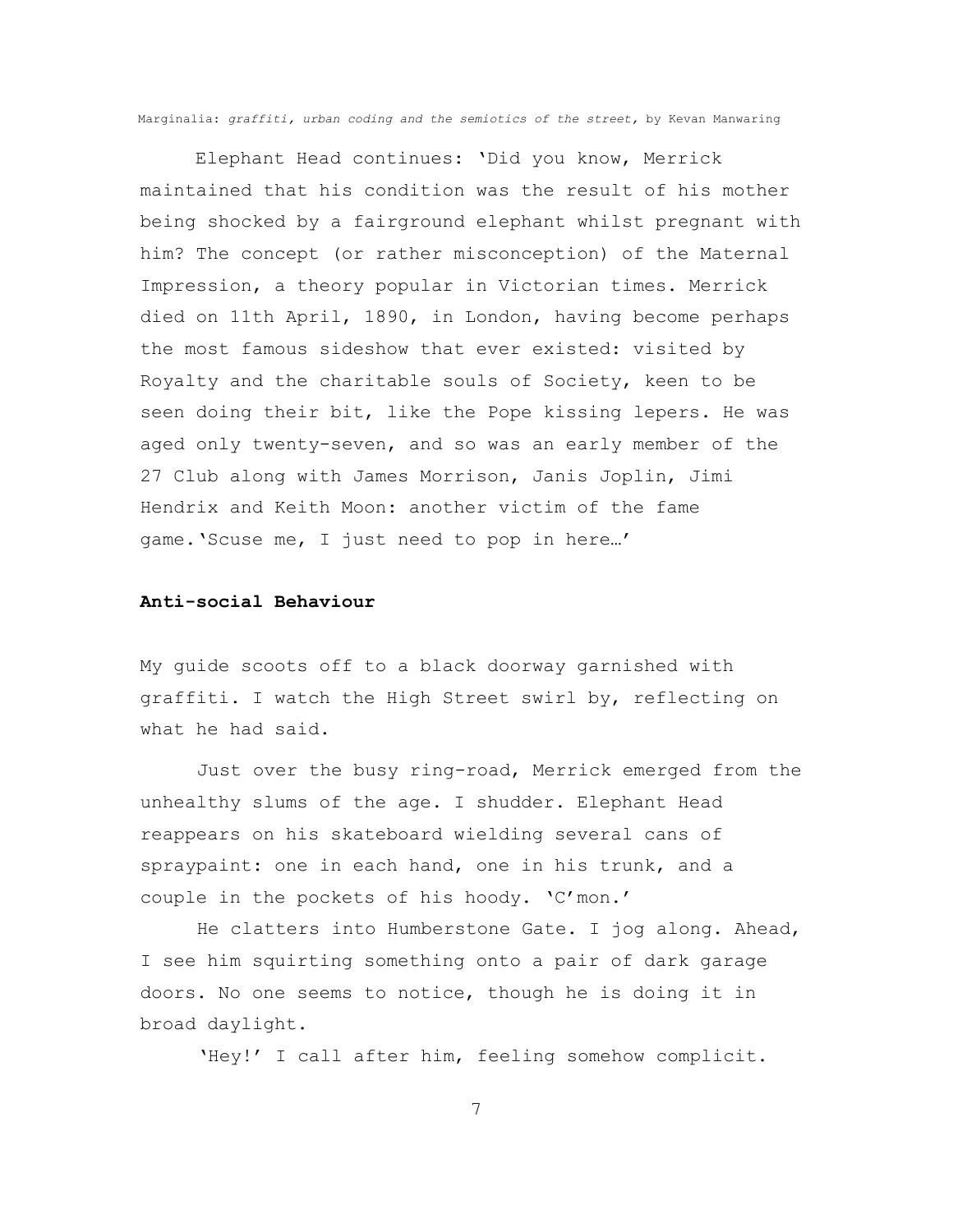He slams off on his board, and I survey the scene of the crime. A sign reads, 'Leicester Secular Society/garage in constant use/no parking.' By it, Elephant Head has sprayed an impressively artist tag, which at first looks like indecipherable Sanskrit (to me) but, on closer inspection, reads: 'Tusk Rules'.

#### **Cowboys and Indians**

He is waiting by the bus-stop next to the old boarded up taxi-rank office. Across the traffic I can see the lurid facade of the Three Cranes. Out of breath, I sit down next to him on the bench - avoiding the dubious stains as best I can. I'm about to admonish him for anti-social behaviour when he points up Humberstone Road with his trunk. It leads to the margins of the city centre, an urban No Man's land.

'Did you know that at one point in late August 1891 Buffalo Bill and his Wild West Show6 came and performed in the city, up at Belgrave Road Leicester Cricket and Bicycle grounds? Their troupe consisted of two hundred and fifty artists, eighty of which were what we used to call 'Red Indians', and Mexicans, along with cowboys, scouts, buck riders and riflemen, plus two hundred horses, mules, and twenty-two buffalo… imagine! They arrived by train from Nottingham and passed through here on parade - thousands thronged around the City Clock to see them.'

For a minute, I can almost hear the crack of

÷.

<sup>6</sup> Buffalo Bill in Leicester,

http://www.arthurlloyd.co.uk/LeicesterTheatres/BuffaloBillLeicester.htm [accessed 26/03/14]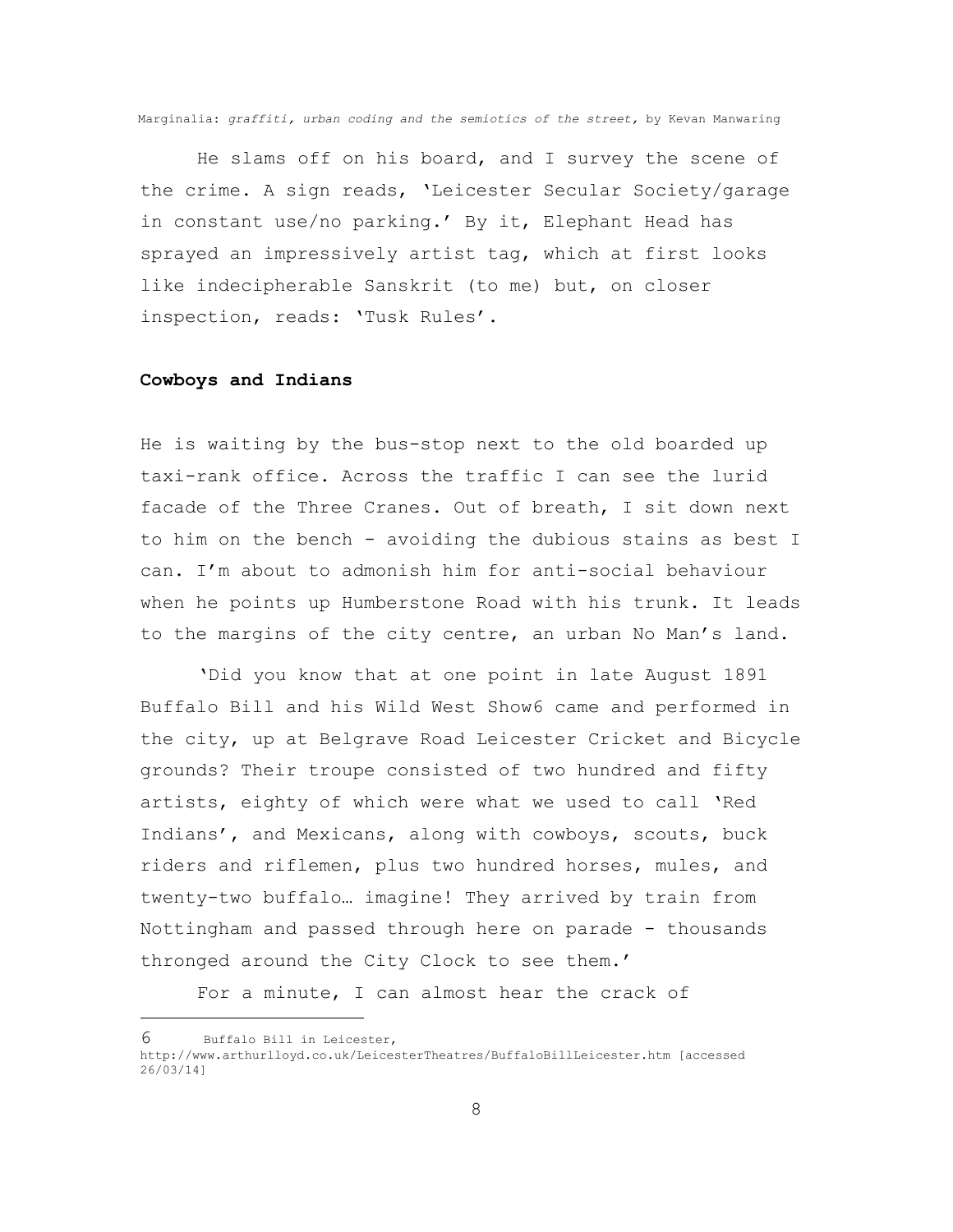Marginalia: *graffiti, urban coding and the semiotics of the street,* by Kevan Manwaring Winchesters, stampeding horses, and ullulating war cries of the 'Indians' over the traffic.

Elephant Head continues: 'Of course, what were generically called 'Indians' were specifically Sioux from the Ogallalla, Brule, Cheyenne, Minneconjou and Uncapapa tribes. Friendly and hostile alike. Some, like 'Kicking Bear', 'Short Bull', 'Black Heart', and 'No Neck' were hostages or POWs. Proud men turned into sideshows, their culture, a circus act.

We pause to contemplate this. Clearly, it's hit a nerve.

'Their show was billed as a 'Representation of Indian and Frontier Life', which they had toured all over Europe. What must they have thought of England? All those pale faces gawping at them from the grey streets.' Elephant Head gazed at the anonymous blur of traffic.

'How do you know all this stuff?' I ask.

'Look at me! I have a long memory…' He got up and circles on his skate board, brandishing his trunk. 'S'funny to think how the ghost of Buffalo Bill is now surrounded by us 'Indians'. Here, in Leicester at least, the West has not won. Or, at least it's a draw. The city is the ultimate mash-up. Halal meat, hair extensions and world foods. No High Street chains here. Here, on the fringes, difference flourishes.'

# **Voice in a Can**

My guide flaps his ears, lifts his board and does a flashy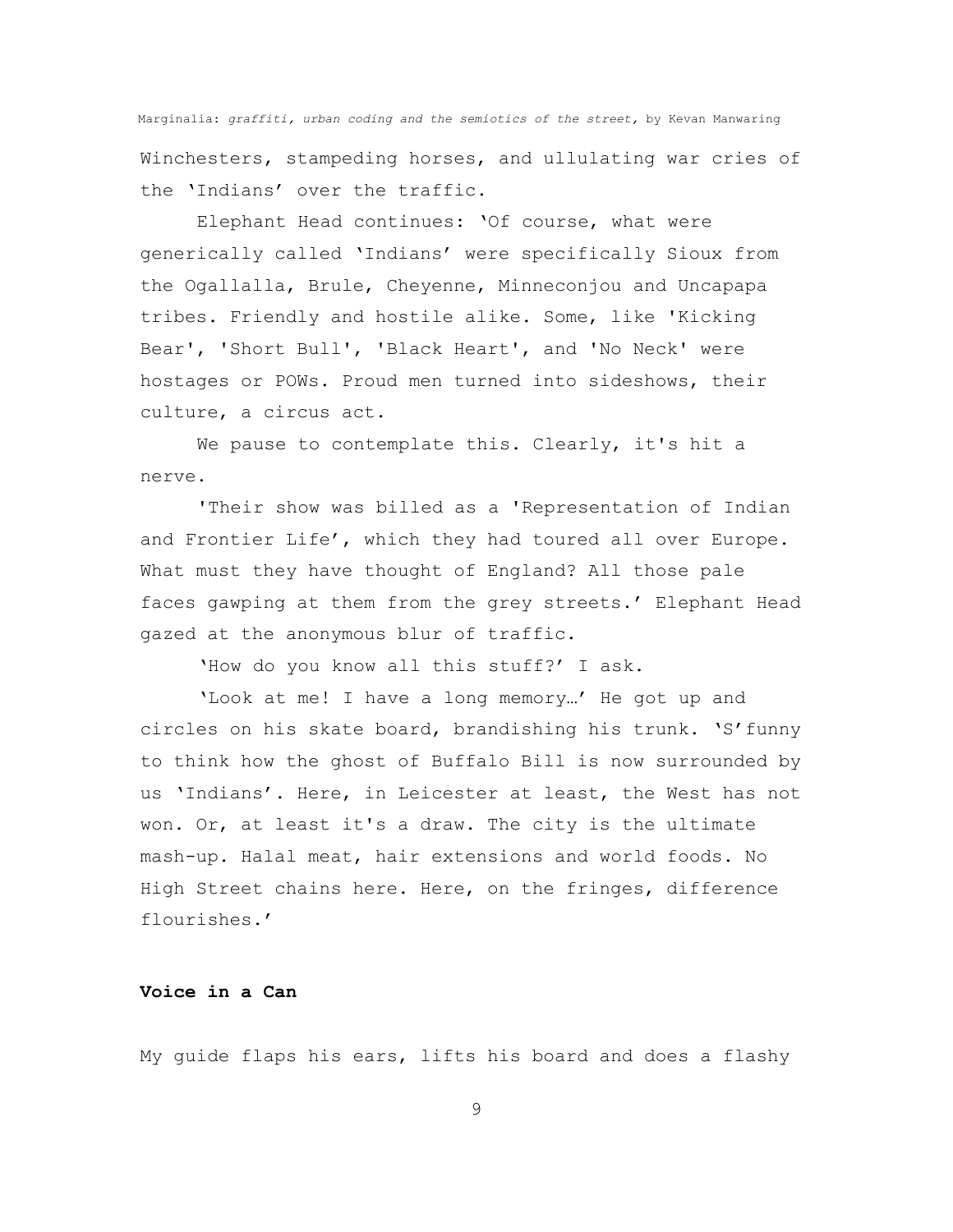Marginalia: *graffiti, urban coding and the semiotics of the street,* by Kevan Manwaring trick on the benches. On his high horse. There's no stopping him now.

'And those marginalised voices can be glimpsed in the graffiti that defaces or decorates (depending on your point of view or talent of the artist) the urban environment. Where else can the voiceless be heard? Yes, some graffiti is puerile, racist or petty. And, yes, there's the thrill of masturbation in the illicit squirt of spray-paint on subway walls. It transgresses and it possesses. It's part territorial marking, part anal phase. Like hunger strikers defacing our prison with chemical faeces. It's protest. It's commentary. We're customizing our environment. Look at those walls over there.' Elephant Head gestures towards an impressive mural of Richard the Third in cricket whites.

'These city streets would be even drabber without our art. Graffiti transforms Legoland to *this* land. It adds colour and spice, like migrants. Our mongrel words jostle with billboard signs, corporate logos, civic signage, neon signs, traffic lights, road names, road works, vehicles, designer labels, shop windows, chuggers, Big Issue sellers and so on. Let me show you.'

 $'Wair'$ 

Before I can stop him, Elephant Head is off again, narrowly missing a double-decker bus as he shoots across Rutland Street. I wait for a gap in the traffic and take my chances.

## **Elephants' Graveyard**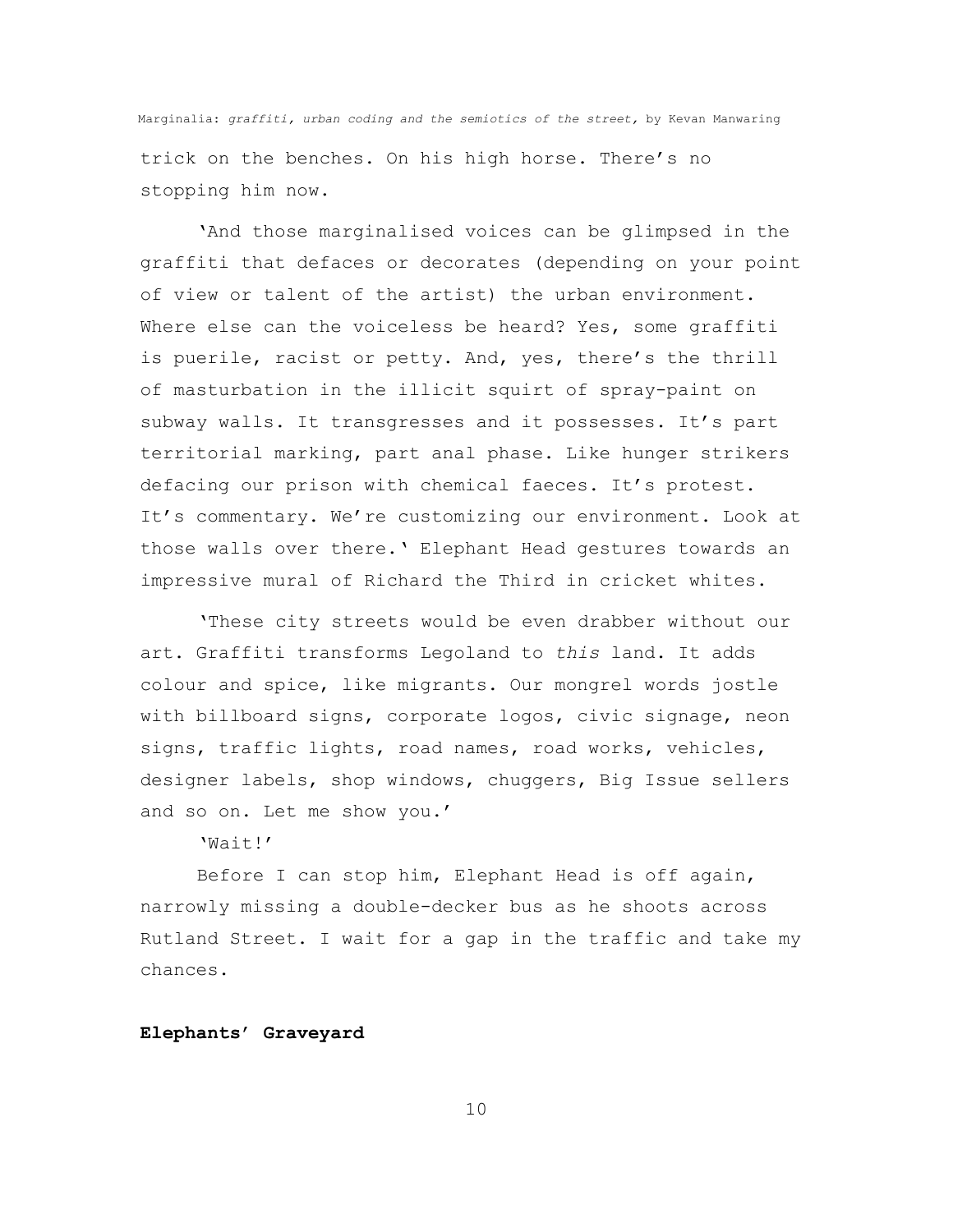The street is dominated by a Communist-looking tower block, mostly boarded up.

Without checking to see if I am in ear-shot, my diminutive guide continues: 'We are surrounded by the skeletons of old factories - like an industrial elephants' graveyard. This area used to be the beating heart of the city. Every one of these buildings tells a story.'

'Are you going to tell me about them?' I ask.

'Bugger off. Use the St George's app.7 You *can* use a smartphone can't you? Or do you still have a granddad one?'

I give him a look.

'What I *can* tell you about is this building opposite. Check it out.'

I look across the road and spot an old sign, 'J. Herbert Marshall Music Depot' and, to the right, 'Helsinki's'.

'Ah, this used to be the place to come if you were on the lash.'

'How would you know? You look under-age!'

'You're pulling my trunk, right? I'm a Hindu god. So, do the maths. Under-age. Jeez!'

'Sorry. Go on.'

'It was built by JH's father, who was a bookseller. The family ink, as it were. But his son turned it into a music depot. They sold pianos. With ivory keys. It's a sore point.' His trunk encircles one of his tusks. 'Anyway, that finally went bust. It was turned into a notorious night club. Repetitive beats, in a built-up area! The authorities

÷.

<sup>7</sup> <http://leicesterstgeorges.co.uk/>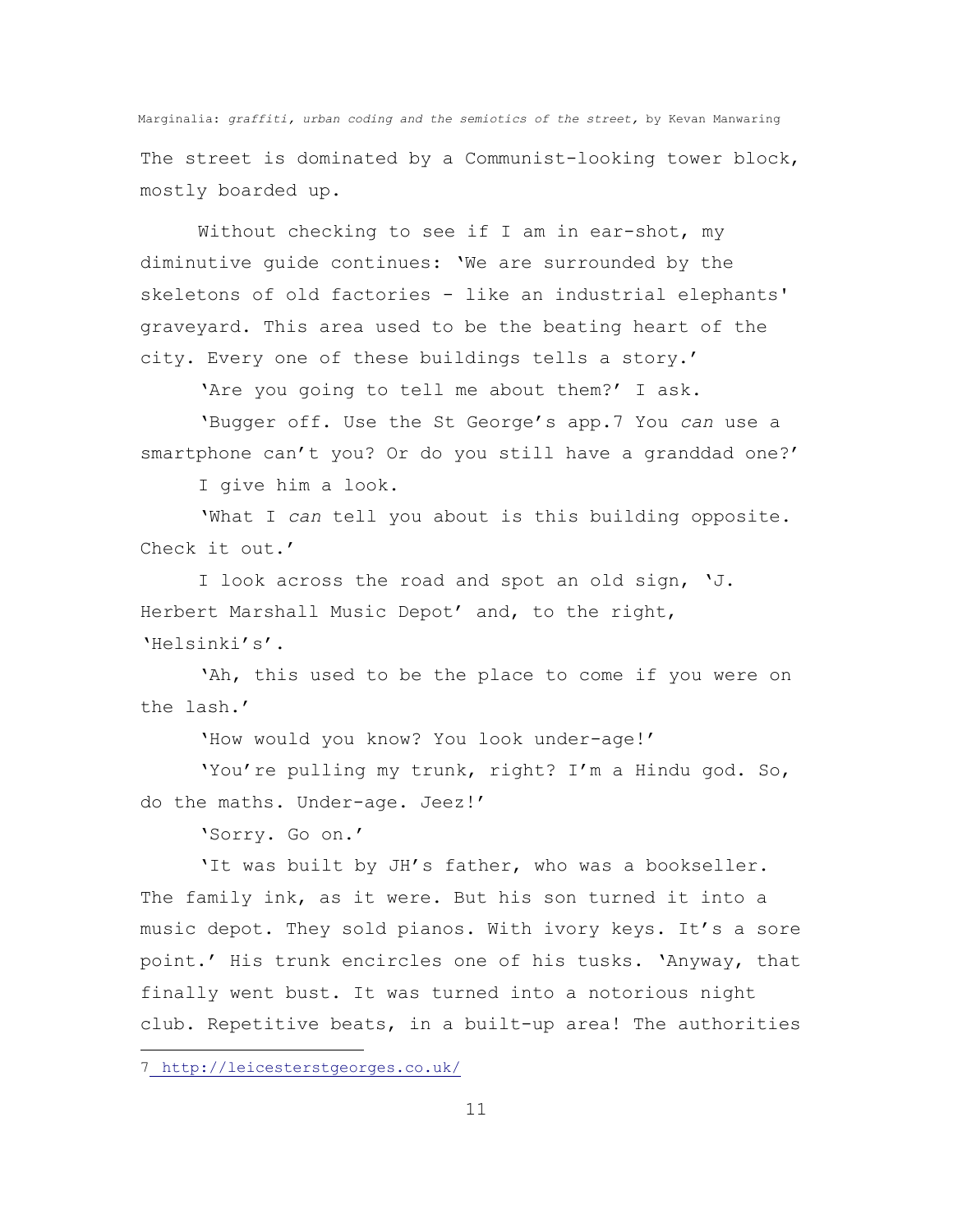Marginalia: *graffiti, urban coding and the semiotics of the street,* by Kevan Manwaring weren't happy. Can't have people enjoying themselves, now can we?'

'But loud music can be as annoying as vandalism to those it's inadvertently inflicted on. Most graffiti seems like semi-literate scrawl. Daubings on the bog-wall of life.'

As if in response, Elephant Head sprays a quick quote on the wall of the old LEC building, its letters dripping like semen down the brick. I look closer: 'The concrete is most poetic8'.

Elephant Head skates on and I follow, hooked.

### **Smoke and Mirrors**

The skateboard clatters over a sign set into the pavement. It seems to be a 'star sign' with the name 'Englebert Humperdink' on it. A local 'celeb' perhaps? The initials are the same as Elephant Head's, but also English Heritage. Was this a semiotic conspiracy, or just the 'pun-ishment that fits the rhyme'?

'Watch this!' he calls back. My guide sweeps by the Curve's steel-rib cage, doing a victory loop past the cakeslice of The Exchange cafe, the gloomy Serbian church of St George's and the tatty snooker club, coming to a stop in front of the Athena. As he loops, Elephant Head sprays the air simultaneously with three colours. An aerosol *son et lumière*. Coffee-fuelled late nights at the Longship, soul

÷.

<sup>8</sup> Ferlinghetti, *Poetry as Insurgent Art*, NY: New Directions, 2007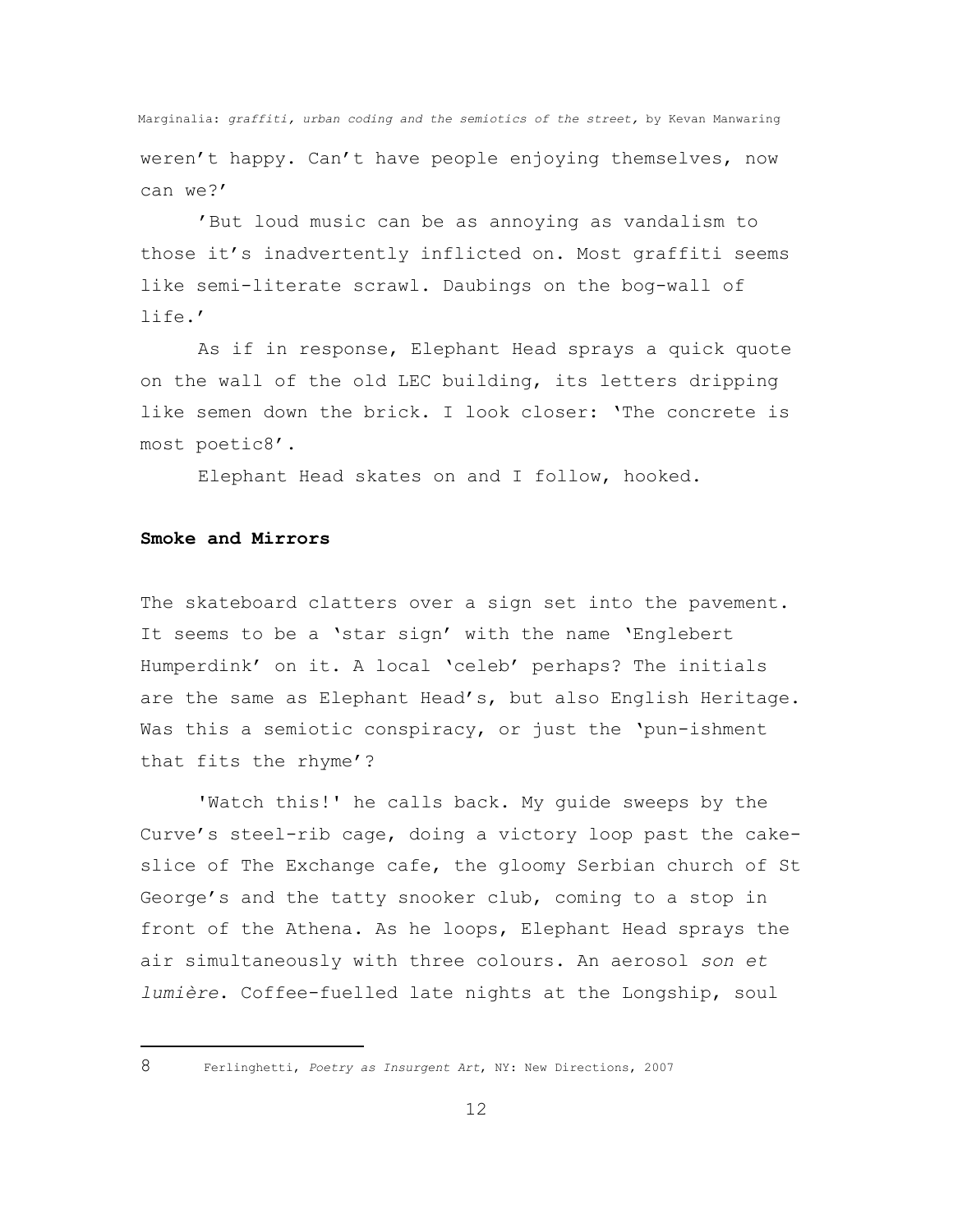music pumping out from the jukebox. Down Rutland Street Afro-Caribbean gents click dominos to a reggae throb at LUCA. Nearby, from the B1 Centre, the beat and twang of a practice session drifts up. Drunken rude boys, mods, grebos, goths and townies spill from the Centre Bar at the International Hotel. Suddenly there's a blast of hot air and a clamour of fire engines, which douse the Church, up in flames jumping from Rowley's fire. There a reek of burning leather. Teenagers queue outside the Odeon dressed up in gaudy Seventies clothes. They're waiting for the Rolling Stones. Queuing for *Star Wars, Titanic, Tommy, Quadrophenia, Breaking Glass, Trainspotting.*

### **Caffeine Fix**

I'm getting high on spray-paint fumes. 'Wait! Slow down!'

Elephant Head spirals back to The Exchange, where we stop for a cuppa, although he has a Coke. He plugs in his i-pod without asking, to charge it up. John Martyn is playing on the sound system, and I relax among the chic clientele.

My guide slurps his coke through his trunk. He finishes it in one go and flashes the can's logo at me then crushes it and tosses it into the bin: 'That's my product placement for the day. Okay, look around. No, not in here you chump, outside. The world is made up of text. You have different scripts running down any street. Here you've got the smart tourist signs, fingerposts and pavement markings, showing us our designated 'desire path' to these Meccas of Culture,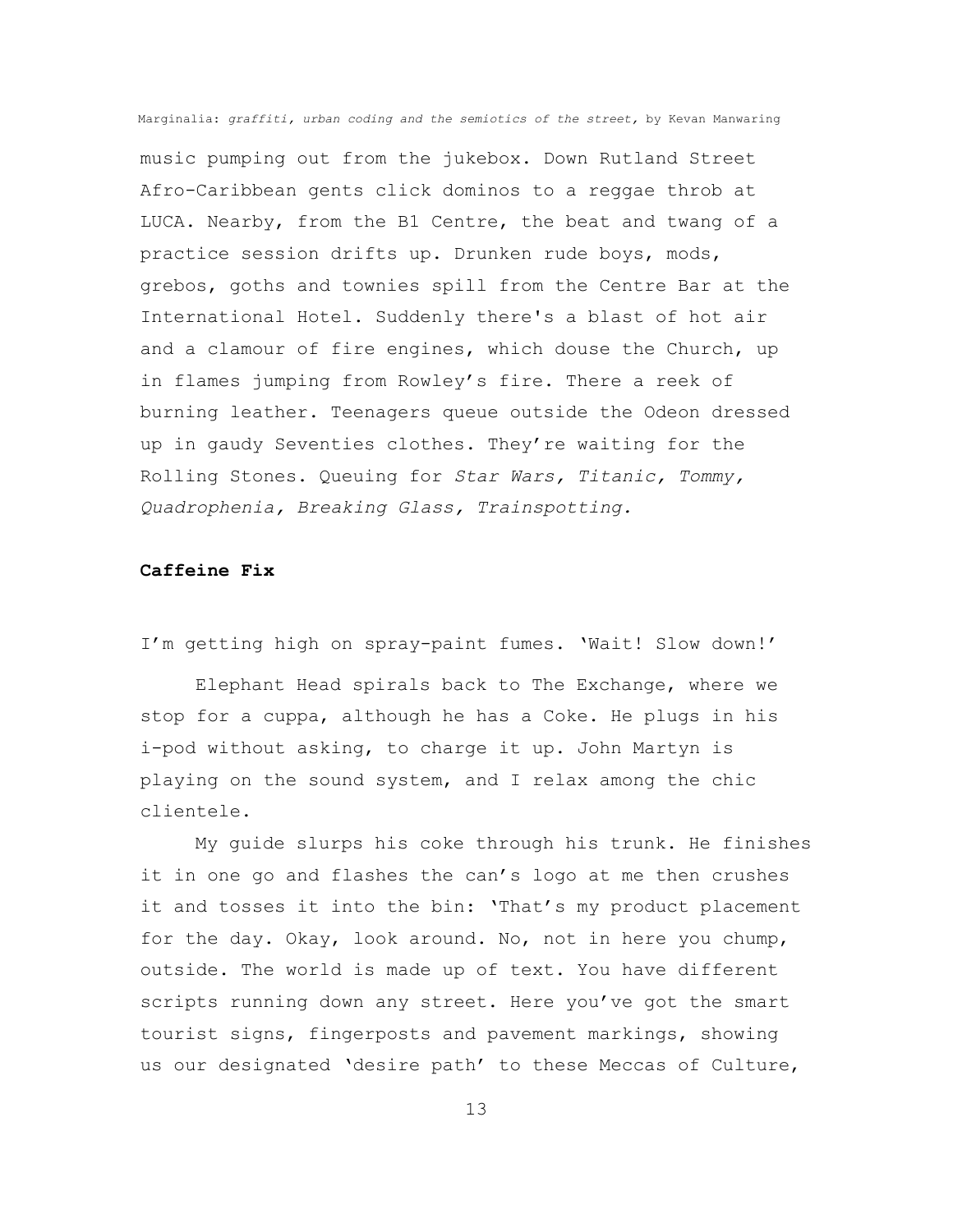jostling with the street names; the old factory names; the crumbling ghost signs; smart new businesses; not so smart old businesses (like 147 Snooke-r man over there); roadsigns and markings. All telling us where to park, move on, consume. You can tell how they've tried to rebrand this place, and they've done pretty well, but you can see the high-tide mark where the money ran out, leaving the scum around the ring. Culture is here beyond the mundane chavdragons squatting at the edge of our vision. England as Poundland.'

Elephant Head waves his trunk like a lecturer: 'It's all coding, training our eyes to access the urban space in a certain way9. The Civic Authorities control (or like to think they do) this coding. Their audio-guides tell us what they want us to see. They narrate a certain kind of history in anaesthetising tones with just enough truth for us to swallow it. We consume the info-tainment like gobbling Pacmen.'

Elephant Head pauses, and snaffles my biscotti with his trunk.

'Hey!'

÷.

## **Street-Hackers United**

He continues, warming to his theme, 'But the coding can be hacked by scallywags like the Radical Tank Terrorists10,

<sup>9</sup> 'The tunnel vision one develops as a defence against the colossal sensory bombardment of a city street.' Richard Mabey, *The Unofficial Countryside*, Pimlico, 1999, p25

<sup>10</sup> a local graffiti gang, circa 1989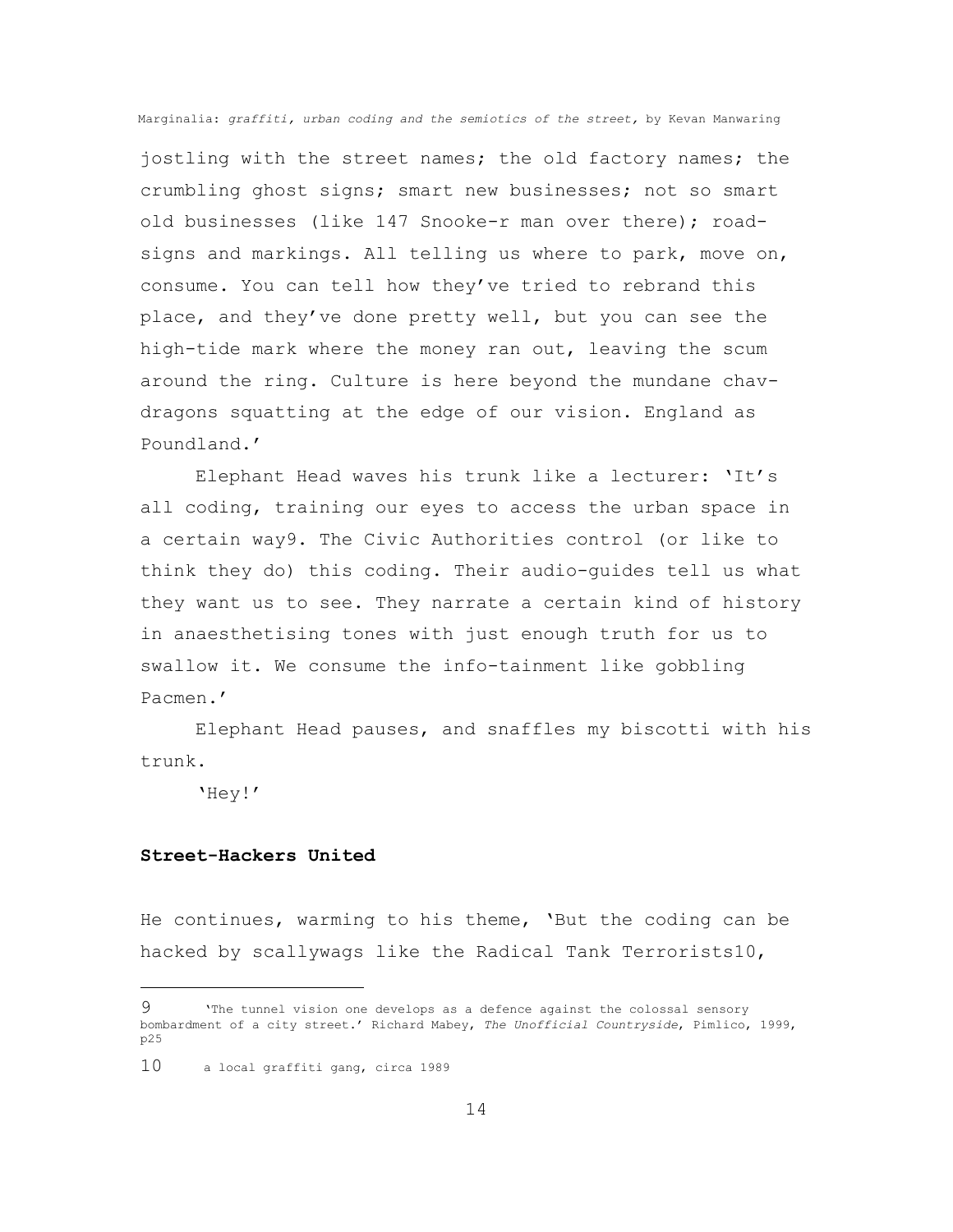who were the 'robbers' to the Graffiti Squad 'cops', the Council's clean-up 'response unit'. At its best, graffiti can provide a counter-narrative to the consensus. Our scrawls are witty and ironic. They appropriate the cult of commerce. Though it has to be said that plenty of it is messy and unpleasant. Did you know Leicester set a shining example with its tackling of racist graffiti, from the late Seventies onwards? A piece of racist graffiti would be removed within twenty-four hours. For this kind of zero tolerance I applaud the Council.' Elephant Head flaps his ears. 'Post-War Leicester became a multi-cultural city, and the urban coding was re-written accordingly. Other colours were breaking through. In the texture of the urban environment you see element of Schwitters' sgraffito11. Why were these acceptable within a gallery but not upon the walls of a building? Yet even the perception of graffiti changed over the decades, from being one of the myriad of social ills which dragged the Seventies down (the Long Disenchantment, my old hippy friend calls it), to something that was tackled, then, begrudgingly tolerated when Hip Hop and Rap culture took off and academics and art critics started to take an interest. It was a subculture, part of the 'anything goes' atmosphere of Postmodernism. The odd rising star even got Royal approval. One graffiti artist, Boyd Hill, set up his own business with support from the Prince's Trust. Now they have legal sites for a rolling

÷.

<sup>11</sup> n. pl. *sgraffiti*. A form of decoration made by scratching through a surface to reveal a lower layer of a contrasting colour. *Oxford Concise* (2001)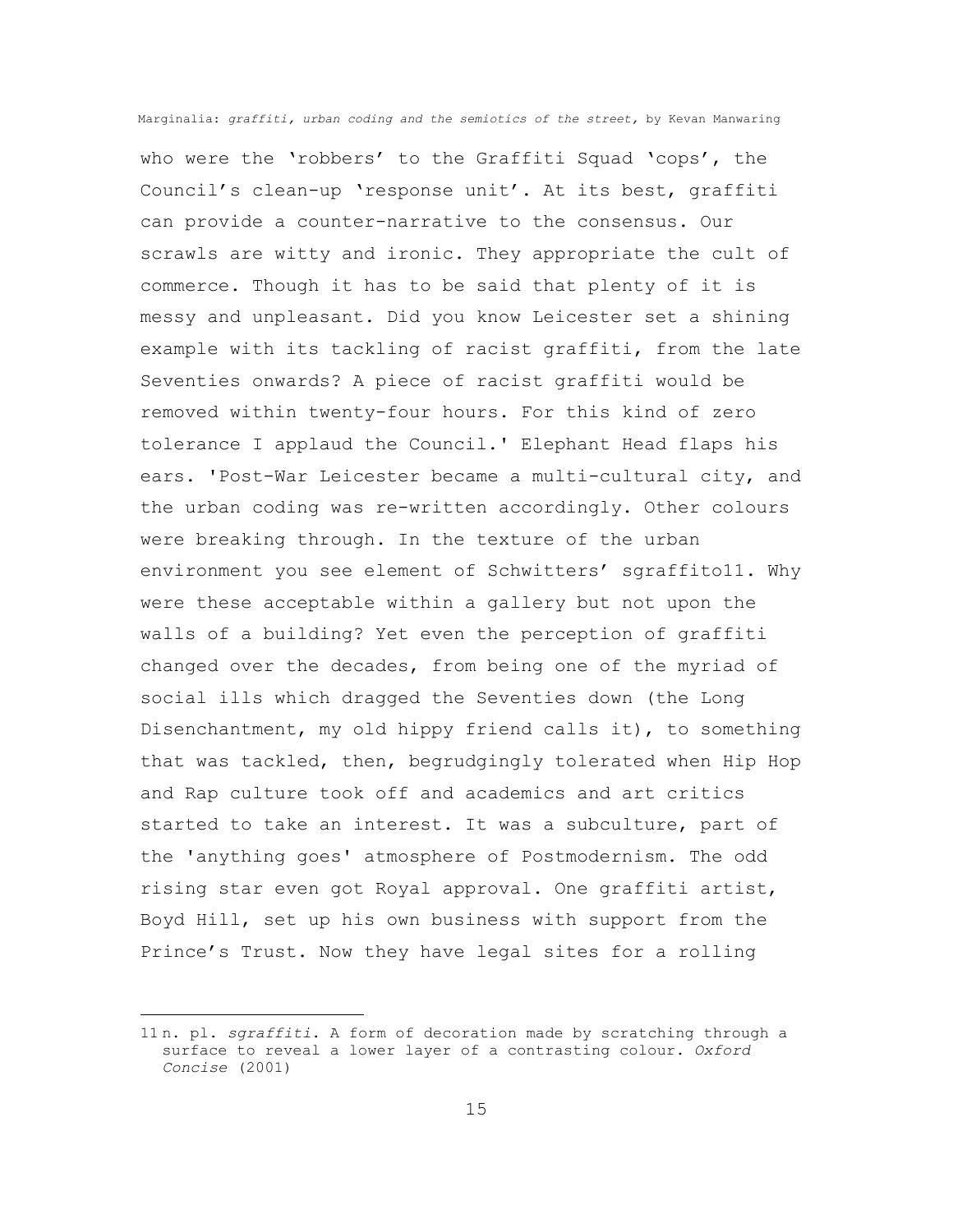exhibition of the best local graffiti12: all for free. This Outsider Art came in from the cold. Leicester forged its own style, purveyed by the likes of the Old Skool Aerosol Banditz. Suddenly folk were proud of it. It's become part of the city's DNA, grafted onto the double-helix to create the mutant hybrid13 you see today.'

Elephant Head stops talking and unplugs his ipod from the wall. I had listened attentively to his mini-lecture, although no one else heard it. 'You should do a TED talk14,' I suggest, finishing my Americano. It's gone cold and I am left with grainy slops.

'C'mon.'

'Where are we going?'

'There's so much more to show you: the Cripples' Guild, the Leicester Mercury, Alexandra House, the Phoenix. You haven't seen the Hide Skin and Fat Company yet!'

'If you don't mind, I want to stay here a bit and make some notes.'

'Suit yourself, lard-arse. Seeya around…' 'Wait! How will I find you again?' 'Just find a mugging spot.' 'A what?' 'Y'know, one of those tourist markers set into the

i<br>L

<sup>12</sup> Legal graffiti sites in Leicester (Courtesy of Izzie Hoskins HQ, 14/03/14): Humberstone Park/other side, Goldhill Adventure Playground, Yeoman St/Clarence St, Churchgate/ Addict Dance walls, Morses - sewers by B&M + Sainsburys, Phoenix area, Braunstone Park

<sup>13</sup> Heterosis. n. a technical term for Hybrid Vigour (*Concise Oxford*), in Genetics Theory. 'The tendency of a cross-bred individual to show qualities superior to those of both parents'. (*ibid*) The NGO Common Ground termed such localised diversity as 'Local Distinctiveness' (Clifford/King, 1985) <http://commonground.org.uk/>

<sup>14</sup> https://www.ted.com/talks/browse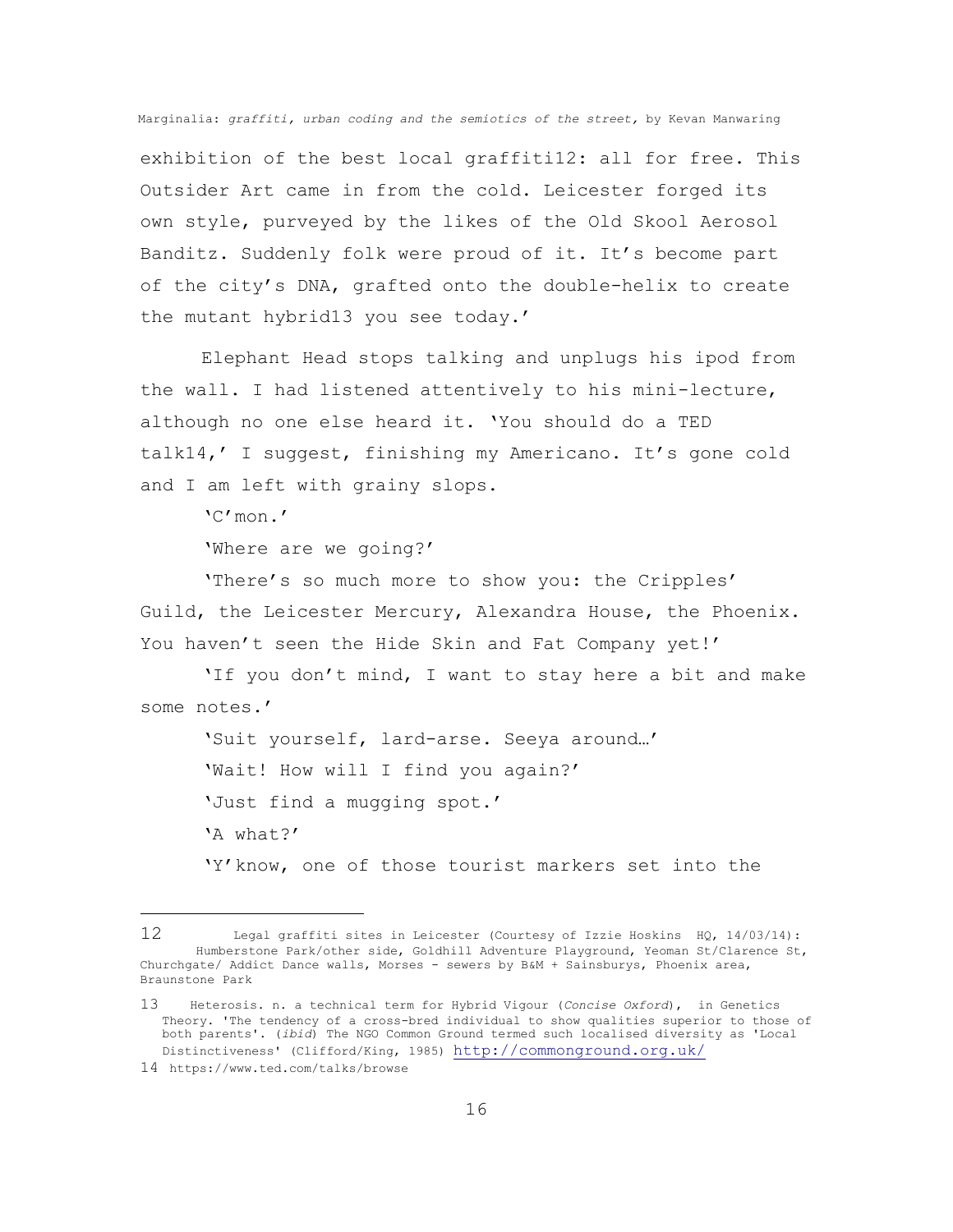Marginalia: *graffiti, urban coding and the semiotics of the street,* by Kevan Manwaring pavement. Then hold your nose, and stand on one leg.' 'Really?'

'No, but it'll make me laugh.' He stands in the doorway, silhouetted in a corona of light by a sudden break in the clouds. 'I'm a god - so I'm omniscient, like GCHQ15. I'm always watching. Just think of me, and I'll be there.'

And he vanishes in a flash, leaving a faint whiff of spray-fumes.

#### **City-Zen & The Four Dimensional Pedestrian**

i<br>L

Finishing another coffee and a slab of 'rocky road', I extricate myself from the womb of The Exchange, and meander through the streets of the Cultural Quarter. Following my feet, I try to make sense of it all.

I fall into a contemplative reverie somewhere between architecture, local history, social history, sub-cultures, town planning, urban theory, psychogeography, the actuality of the street and its augmented reality, all the while trying not to get knocked down or tread in dog poo: what

<sup>15</sup>New Banksy? Mural near GCHQ depicts agents listening in on phone box *The guerrilla graffiti artist Banksy is believed to be behind an artwork which has appeared on the side of a house in Cheltenham. The* [Gloucestershire Echo reported](http://www.gloucestershireecho.co.uk/Banksy-Cheltenham-mum-wakes-artwork-home/story-20953539-detail/story.html) that the owner of the house, Karren Smith,  $\overline{48}$ , said she saw men packing a white tarpaulin into a van at about 7.30am on Sunday. She said: 'They were taking it down and putting it into the back of the van. I thought it might be something to do with the police, like when a crime happens. I saw these people looking and then saw the graffiti. It's pretty good. It livens up the street.' The work, on the corner of Fairview Road and Hewlett Road, surrounds a BT telephone box and is already drawing fans. The new artwork comes in the wake of the storm over [surveillance by GCHQ and the NSA](http://www.theguardian.com/world/the-nsa-files) revealed by the whistleblower Edward Snowden.

[http://www.theguardian.com/artanddesign/gallery/2014/apr/14](http://www.theguardian.com/artanddesign/gallery/2014/apr/14/new-banksy-mural-near-gchq-depicts-agents-listening-in-on-phone-box) [/new-banksy-mural-near-gchq-depicts-agents-listening-in-on](http://www.theguardian.com/artanddesign/gallery/2014/apr/14/new-banksy-mural-near-gchq-depicts-agents-listening-in-on-phone-box)[phone-box](http://www.theguardian.com/artanddesign/gallery/2014/apr/14/new-banksy-mural-near-gchq-depicts-agents-listening-in-on-phone-box)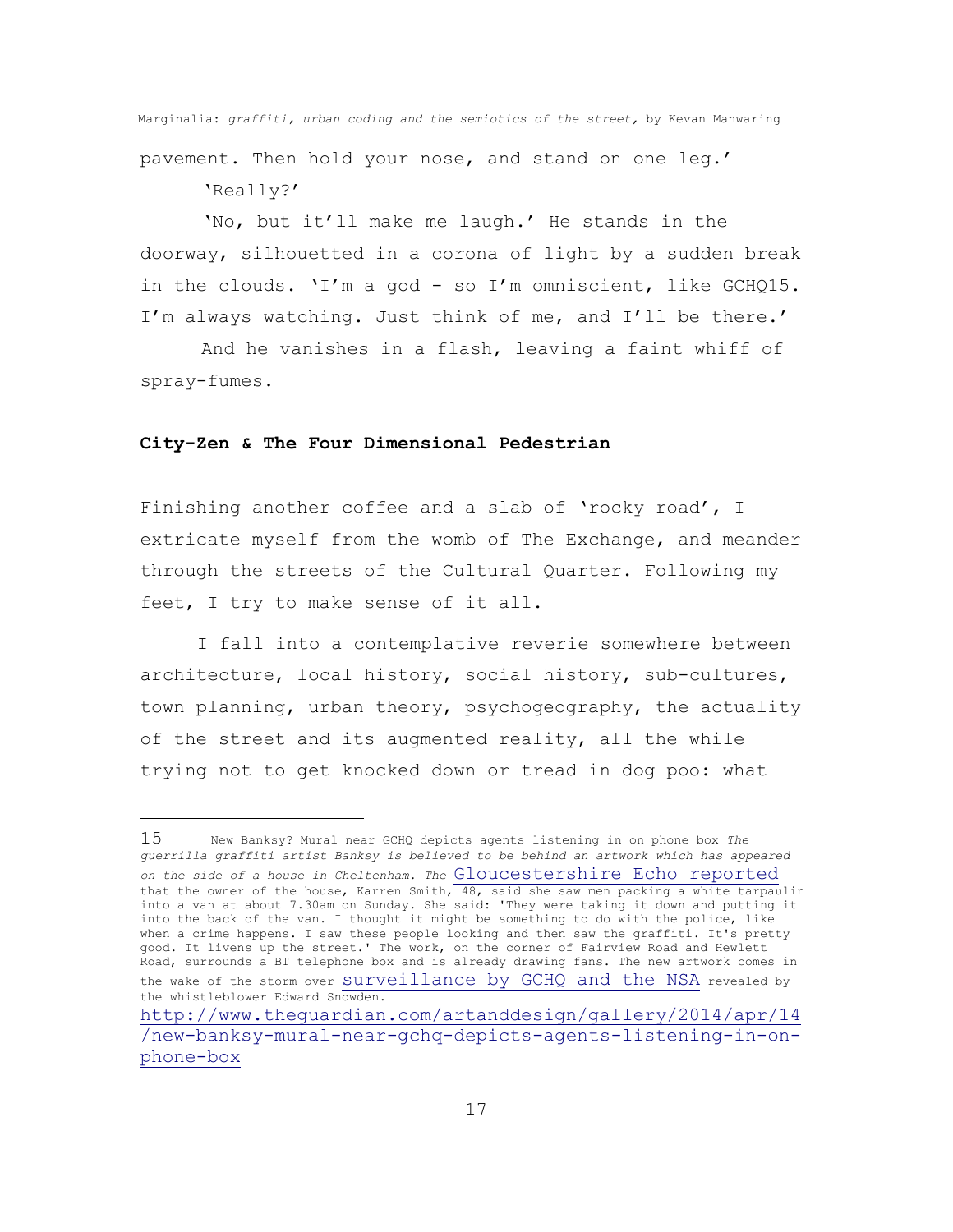Marginalia: *graffiti, urban coding and the semiotics of the street,* by Kevan Manwaring might be called 'city-Zen'.

I chewed over Solnit's reflection in her book *Wanderlust: a history of walking16*: 'Walking is only the beginning of citizenship, but through it the citizen knows his or her city and fellow citizens and truly inhabits the city rather than a small privatised part thereof.'

I found myself walking through the churchyard of St George's, the dolorous voices of Serbia on the air, past the toppling ranks of tombstones, epitaphs scumbled by time. Stepping from under the shadow of the Curve into this crumbling place, which co-exists side-by-side with the hotch-potch of industrial heritage and up-and-coming nodepoints of hipness such as the Phoenix and the LCB, crystallised my thoughts on what I could be termed: 'The Four Dimensional Pedestrian' (or time-travelling for urbanites, imagining a neat volume with a trendy subtitle).

The praxis I fancied being akin to 'free-running' (AKA 'Parkour', created by David Belle17): riffing off of the urban space in synaptic acrobatics, a Peter Parkour spinning webs of connection. Despite my fanciful conceit, I suspect the truth is more prosaic: pounding the streets, a literary gumshoe, wearing down shoe-leather amid the shells of boot and shoe factories. This seems an apt form of propitiation to the Cobbler God. The theory I imagine being that of the bricoleur (after Claude Levi-Strauss' theory of 'bricolage'18); or the 'Way of the Jackdaw', as

i<br>L

<sup>16</sup> *Solnit, R., Wanderlust: a history of walking* (Viking, 2000)

<sup>17</sup> For a brief history visit http://www.wfpf.com/history-parkour/

<sup>18</sup> Middleton, Dr. R., Bricolages of the Here and Not-Here: how poetic representations of local deities can engage with an interconnected world, [paper, Haunted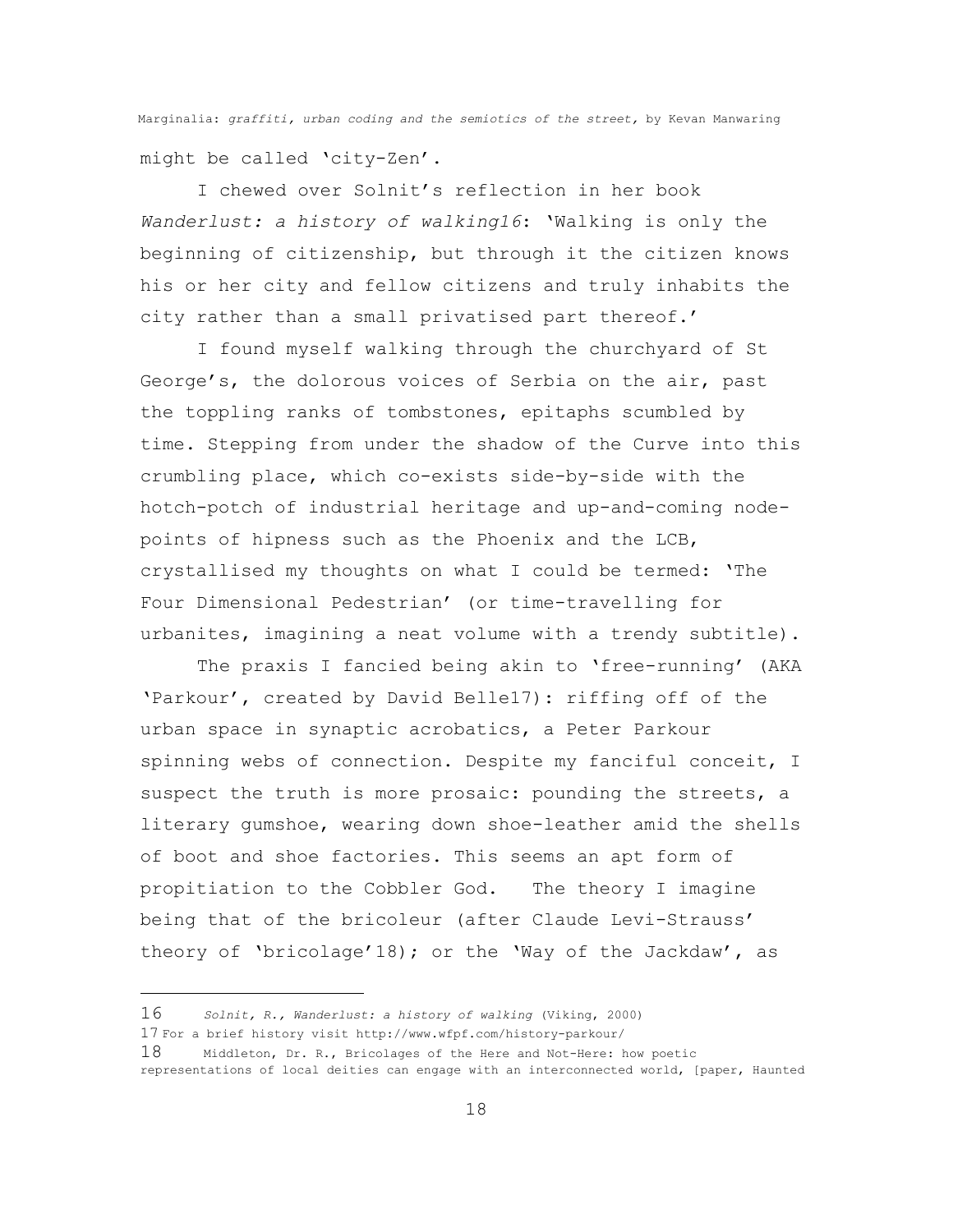Marginalia: *graffiti, urban coding and the semiotics of the street,* by Kevan Manwaring Margaret Atwood calls it 19.

So, the Four Dimensional Pedestrian in their 'cityzen' adopts this parkour-bricolage approach20: the ultimate Google Glass way of seeing21, but without reliance upon the Ood-brain of the Cloud. They are an 'out of signal' Explorer (as top-feeder customers of Apple's new must-have product are called22), a free radical with a magpie mind and a reliance upon their own lateral thinking and cranial hard-drive. It is a low-tech revolution. As Iain Sinclair said: 'All it requires is open eyes and stout boots.23'

## **Writing on the Wall**

L,

As I turn right down an alleyway leading out of the churchyard into Colton Street, and once more into the redbrick canyons of the former factories and warehouses I thought the notion of bricolage seemed apposite. Here were concrete metaphors for the taking.

My erstwhile guide might have ridiculed any such linguistic shenanigans. If anything, I imagine him decrying: 'The room was in the elephant.'

Then I spot a suspect piece of fresh graffiti on the

Landscapes Symposium, Falmouth University, 8 March 2014]

21 'It was a change in focus that was needed, a new perspective on the everyday.' Mabey, ibid, p26

22 Google Glass to go on sale for one day, <http://www.bbc.co.uk/news/technology-26987972> [accessed 15/04/2104] 23 *Edge of the Orison*, Sinclair, London: Penguin, 2006

<sup>19</sup> Atwood, M., *Negotiating with the Dead*, Cambridge University Press, 2002

<sup>20</sup> See also 'Edgenav' (Farley/Roberts, Edgelands, p15); and 'Groundtruthers (Joe Moran, On Road, cited ibid, p17)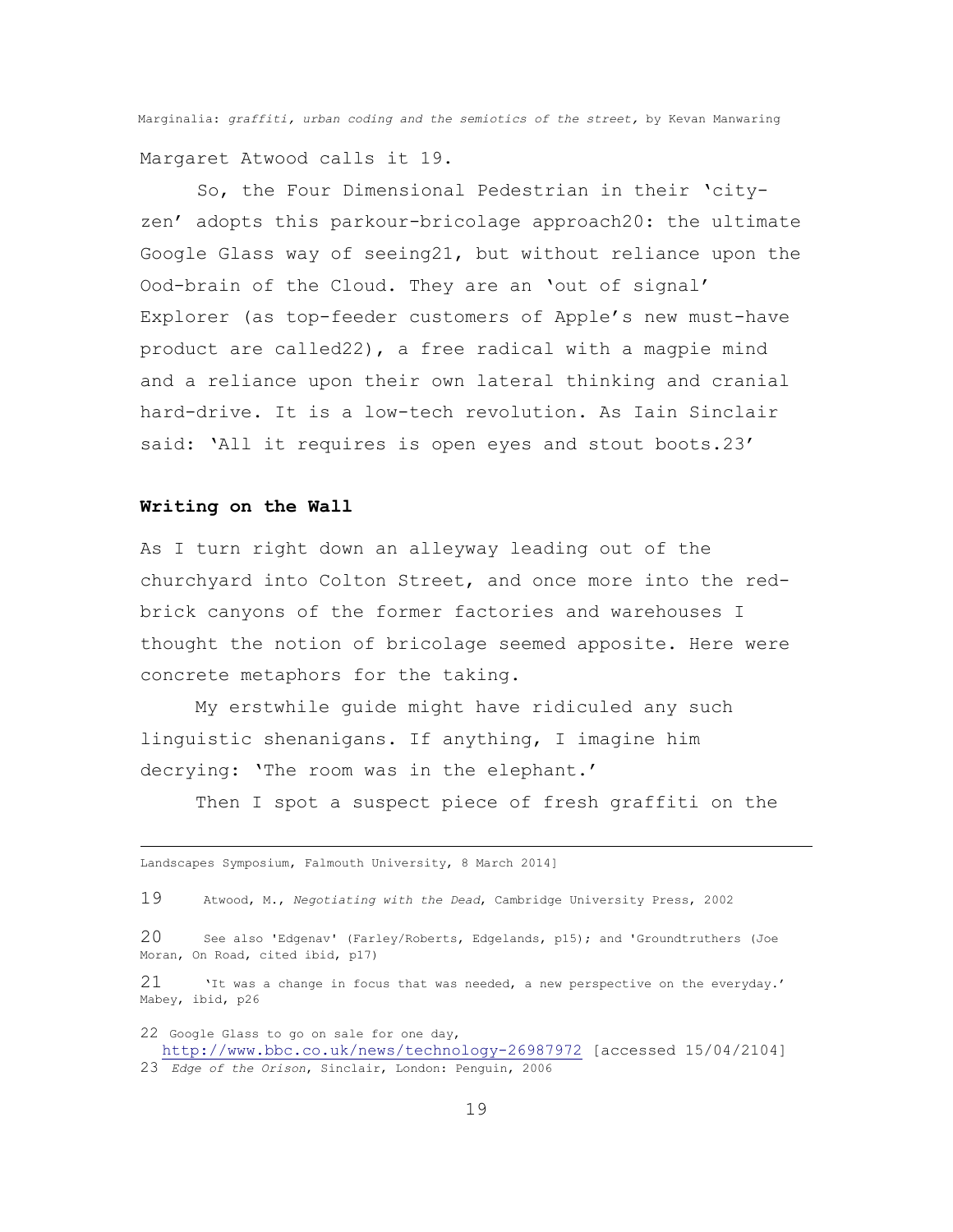wall of the nearest building, the former 'Cripple's Guild', now used as a Sai Baba temple. The lame Merrick might have haunted this place; but now it seems that Elephant Head does, as the tell-tale tagging suggests. The tangled loops of letters at first look Tamil24, but I manage to decipher them: 'Name the World25'.

I thought how frequently the headlines used the cliché of Writing on the Wall during the graffiti wave of the late '70s and '80s. It's ironic (although perhaps not intentional): the phrase is of course recorded in the Book of Daniel, immortalised in Rembrandt's 1635 masterpiece 'Belshazzar's Feast'. The story goes that, during a particularly Bacchanalian banquet, King Belshazzar used the holy golden and silver vessels from Solomon's Temple (like using your mum's best dinner service for a piss-up with the lads), to praise "the gods of gold and silver, brass, iron, wood, and stone" (which could easily be the gods of the Industrial Revolution, a steampunk pantheon). While Belshazzar and his mates were digesting their sacrilegious feast, disembodied fingers appear and write on the wall of the royal palace the immortal words:

מנא, מנא, תקל, ופרסין *Mene, Mene, Tekel, Upharsin*

i<br>L

Naturally, the guests are astonished at this supernatural graffiti. The king's sagest advisers attempt

<sup>24</sup> Ganesha is worshipped across the Indian diaspora. A prominent name for Ganesha in the [Tamil language](http://en.wikipedia.org/wiki/Tamil_language) is *Pillai* ([Tamil](http://en.wikipedia.org/wiki/Tamil_language): பிள்ளை) or *Pillaiyaar* (பிள்ளையார்) (Little Child) 25 Freire, ibid, p69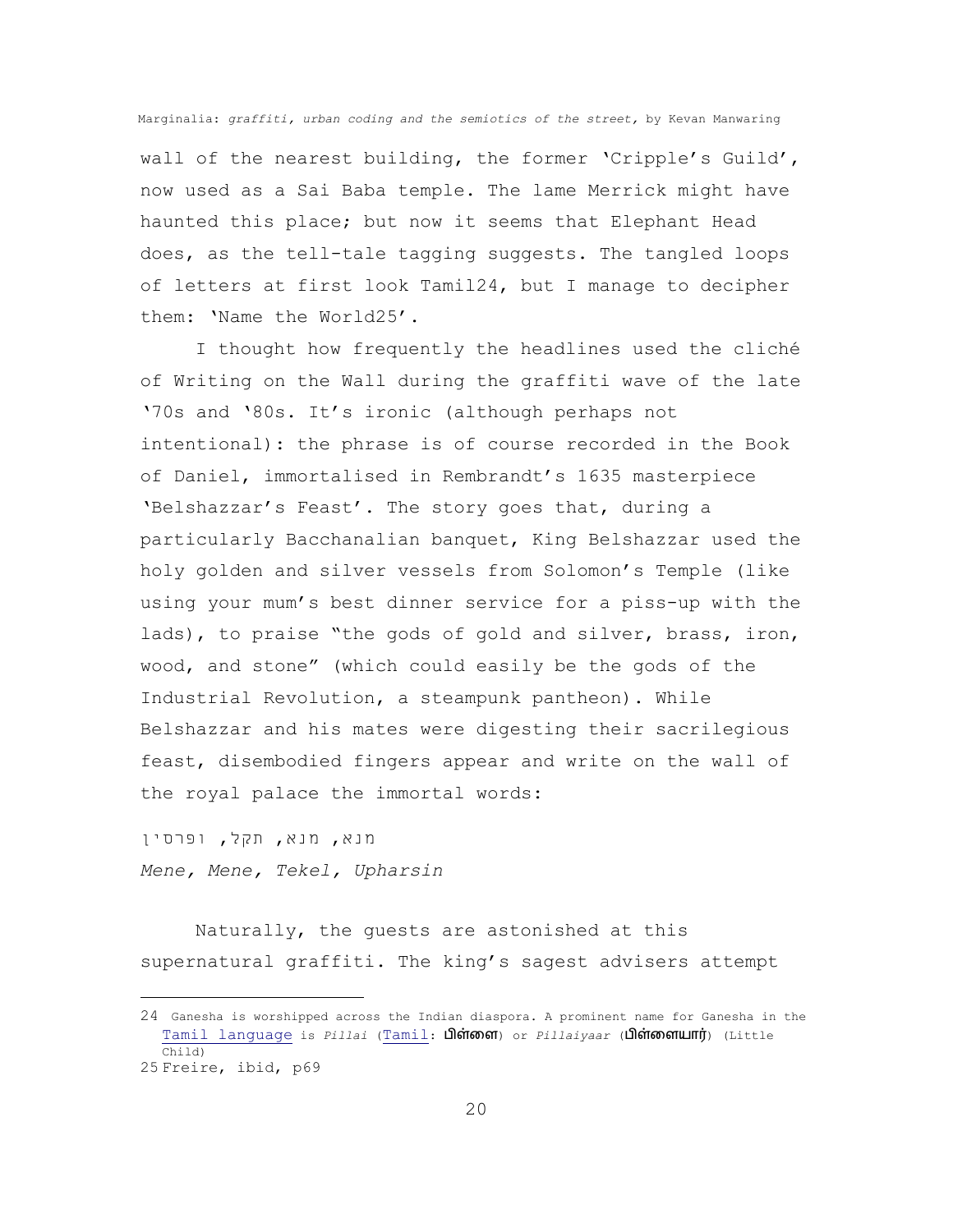to interpret the meaning and proclaim: 'two minas, a shekel and two parts'. The guests scratch their heads. These are forms of counting and currency, shining on the wall like an early form of Dow Jones index, but, to the non-cognoscenti, meaningless. Therefore, the King sends for Daniel, a hotshot former employee of a certain Nebuchadnezzar. Rejecting offers of reward, Daniel warns the king of the folly of his blasphemous dinner service before reading the text. It turns out Belshazzar's days are numbered, his soul weighed, and his kingdom soon to be divided. The Book of Daniel exegises it thus:

'This is the interpretation of the matter: *mina*, God has numbered the days of your kingdom and brought it to an end; *shekel*, you have been weighed on the scales and found wanting; *half-mina*, your kingdom is divided and given to the Medes and Persians.'26

That night the city was over-run by the army of Darius the Mede and King Belshazzar was slain. And so, ever-after, the 'writing on the wall' has denoted ominous and imminent demise. So, an odd choice of phrase for the *Leicester Mercury.* Were the hacks seeing something Biblical in these anti-social acts of vandalism? Were they harbingers of the end of days? Or did was it lazy journalism, the slippage of the signifier?

#### **Calligraffiti**

i<br>L

<sup>26</sup> Daniel 5:25–<sup>28</sup>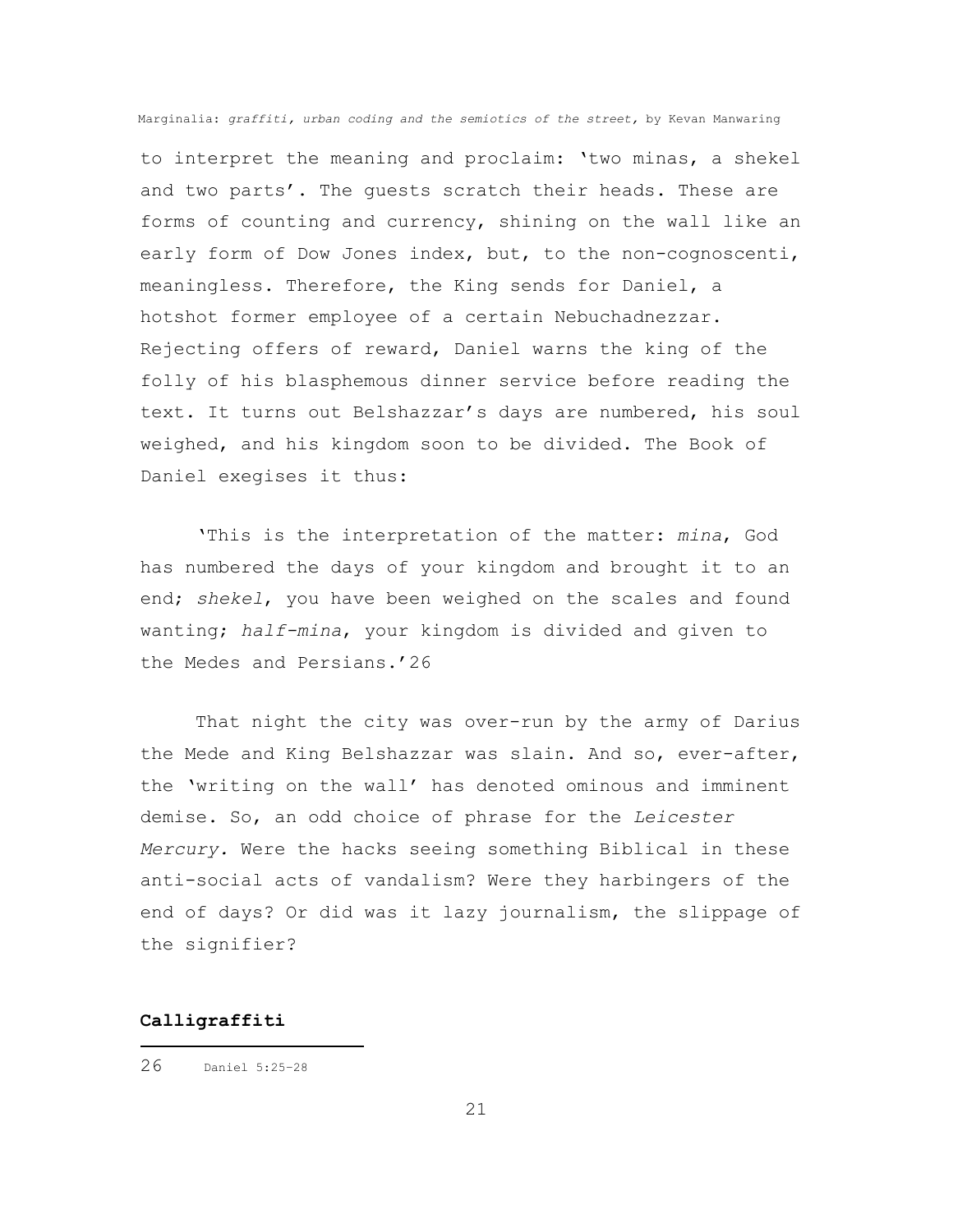Wondering why it was okay for a divine agency to write upon the wall, but not an artistically-inclined teenager, I think of the recent example of the thirty-five year old Tunisian artist Karim Jabbari, who mixes Arabic calligraphy with graffiti in what he terms 'calligraffiti'27. Working with disenfranchised youth in neighbouring towns like Kasserine, he encourages them to explore the stylistic possibilities of native ancient script (as opposed to merely imitating French or US styles). Blending North African history with urban art Jabbari has created a two hundred and fifty foot-long mural along the wall of a prison where his father, a critic of the government, was held for two years. In Jabbari's example the sacred and the secular blend, showing a remarkable middle way between these apparently mutually exclusive extremes.

The political graffiti of Athens, Cairo and Delhi shows how engaged the artform can be28. It can be sometimes the only way a disenfranchised populace can make itself be heard. Politicians ignore the 'writing on the wall' at their peril. Fat-bellied Belshazzars, watch out!

For a moment, I thought I hear the tell-tale clatter of Elephant Head's skateboard echoing amid the concrete canyons.

I spot a side-road called Northampton Street and slip

i<br>L

<sup>27</sup> Mixing graffiti and calligraphy in Tunisia, BBC article http://www.bbc.co.uk/news/world-africa-26515754

<sup>28</sup> Egypt: Graffiti tells story of political turmoil, <http://www.bbc.co.uk/news/world-middle-east-23394472>

<sup>&</sup>amp; India's Election Graffiti, http://www.bbc.co.uk/news/world-asia-india-27100187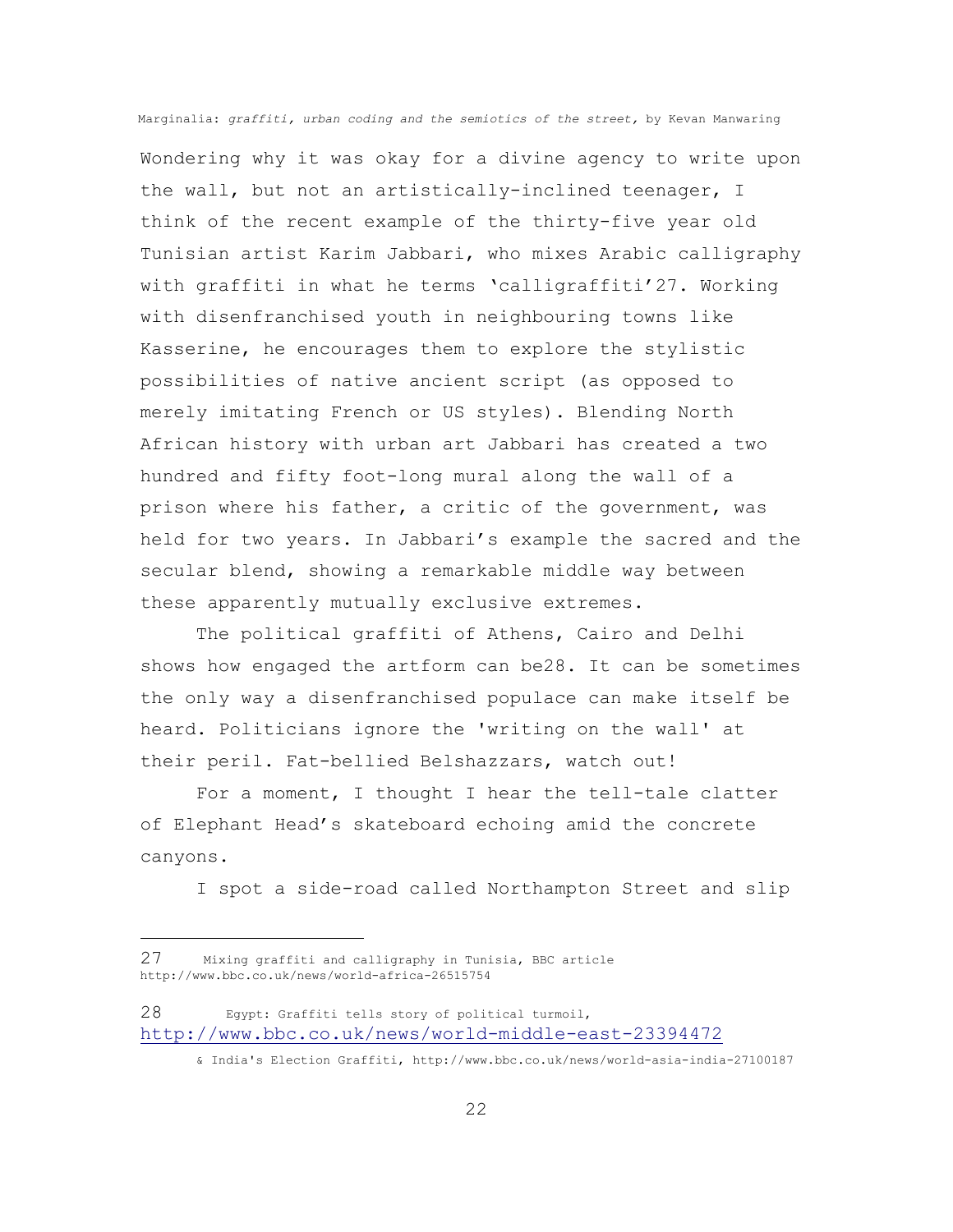Marginalia: *graffiti, urban coding and the semiotics of the street,* by Kevan Manwaring down it, feeling the cosy pull of the familiar.29

# **Makeover for a Monarch**

I pass an unpromising doorway which serves as the entrance for the Guillain School of Theatre. Loitering there like an out-of-work actor was a shady figure in black tights, waving an unlit fag in his hand: 'A light? A light? My kingdom for a light…' Cadging a match was Laurence Olivier, hamming it up as Richard the Third.

I apologise for not having one.

He sighs, but attempts to look on the bright side: 'Now is the winter of our discontent made glorious summer…' he declaims in strangled tones, and I couldn't disagree. After all, he's Northamptonshire born, like me (though I started life in Far Cotton, not Fotheringhay).

'To Bosworth field, then.' Waving a shrivelled appendage, Olivier limps off in iambic pentameter.

The discovery in August 2012 of the mortal remains of the last Plantagent King in the Social Services carpark (incredibly, under a letter 'R' denoting a reserved parking space) has transformed not only the city as an exciting tourist destination but also, with the facial reconstruction, the reputation of this much maligned monarch.

Now, a major visitor attraction is about to open, and along with the audio trail, a Richard III tour linking

L,

<sup>29</sup> It's my birth-town.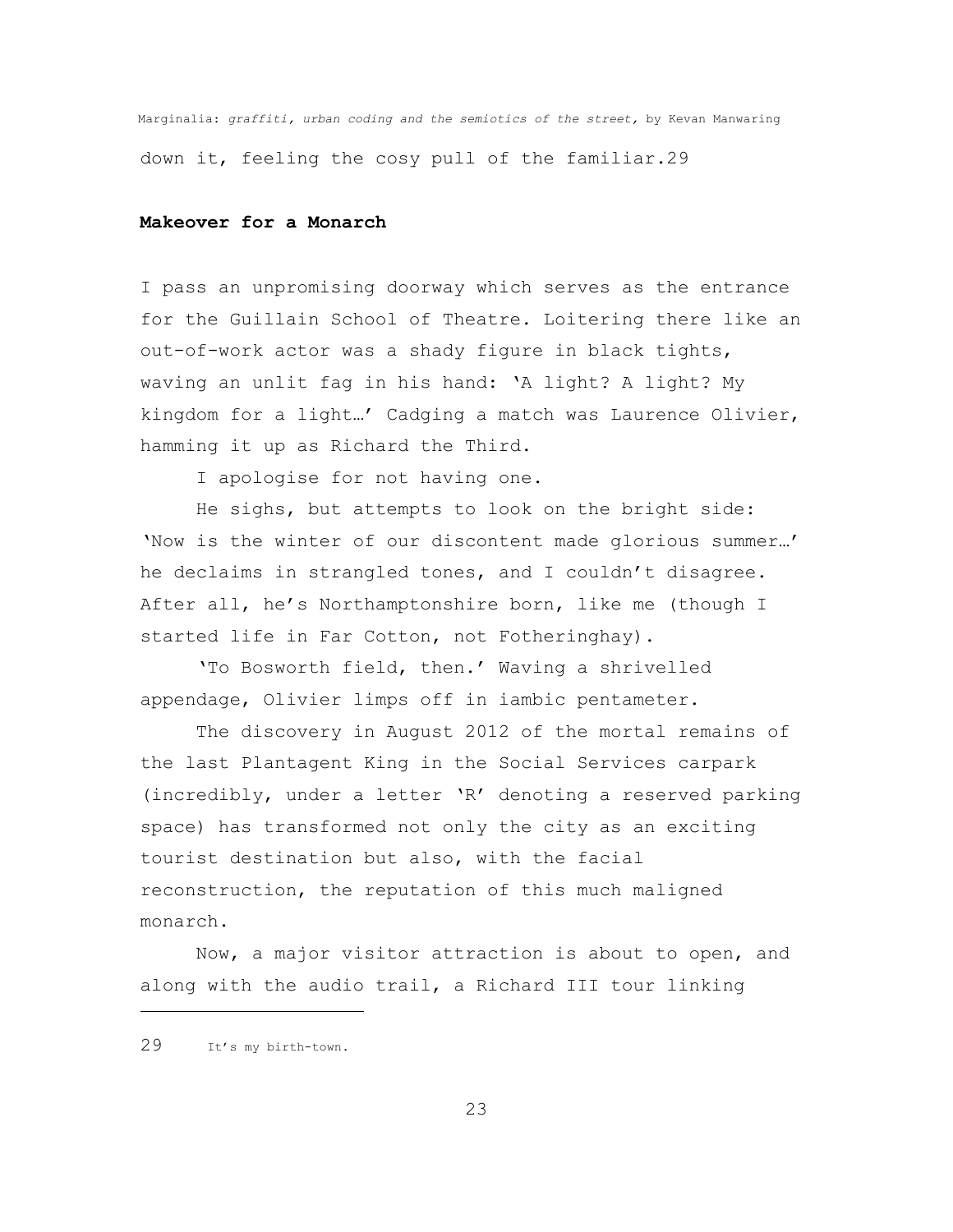Marginalia: *graffiti, urban coding and the semiotics of the street,* by Kevan Manwaring associated sites, books, biscuit tins and key-rings, the city hopes to flog a dead king for all his worth.

There is some dispute over the identity of the remains30 - rival academic institutions trying to score points it seems - but, whatever the true identity of the bones, the hard truth is Medieval monks were prone to 'discover' saintly relics to boost their pulling power to pilgrims, and civic authorities in need of tourist revenue quite understandably will leap upon any USP to conjure coin (and film-makers in search of a big 'pay off' for their project will fashion the ending they need)31.

The Richard III discovery is almost too good to be true. Used to the disappointing narrative of the mundane, we are instinctively suspicious of anything that smacks of a Hollywood rewrite (perhaps at the risk of missing the truth, however outlandish).

It is such an extra-ordinary volteface, I wondered if a similar make-over could be possible for Joseph Carey Merrick. It seems unlikely. He's hardly the photogenic tourist attraction of the darkly handsome Richard III. Who would want the Elephant Man on a tea-towel? And yet, these famous dwellers of Leicester are connected through their real (or imagined) deformity. Richard's hunchback appearance and withered hand might have been more the result of Tudor spin-doctoring than a disfigurement of birth, but now the curvature of the spine of the found

31 A Personal Message from Philippa Langley http://www.richardiii.net/leicester\_dig.php#

i<br>L

<sup>30</sup> Richard III remains' found in Leicester car park have doubt cast upon them http://www.theguardian.com/uk-news/2014/mar/27/richard-iii-remains-leicester-doubt-carpark-academics [accessed 27/03/14]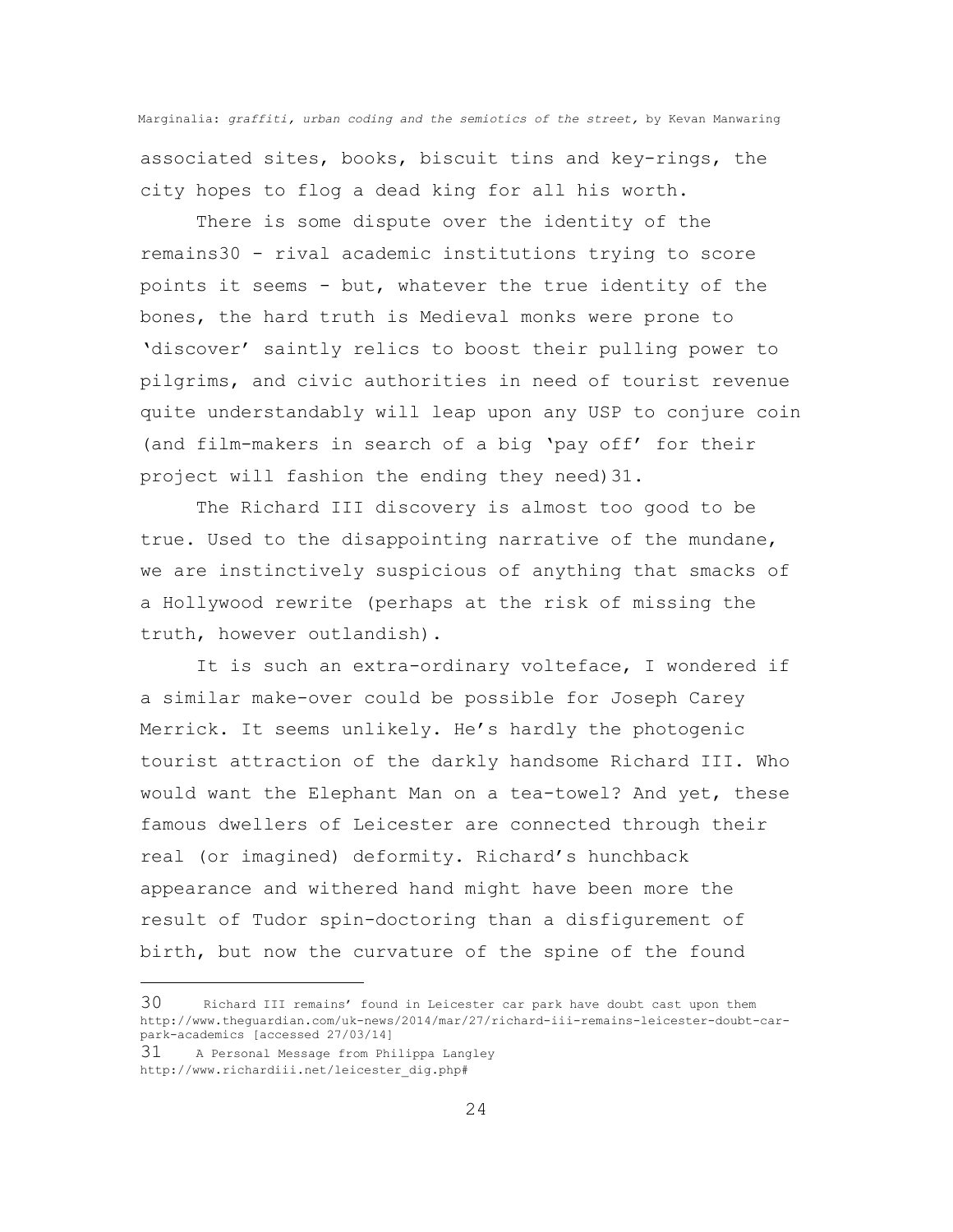skeleton is seen as part of the proof of his identity. What was once perceived as a negative, has now become a positive value.

So, if not Merrick, what of the similarly demonised 'hoodies': the youth uniform of many graffiti artists, mirroring the Hip-Hop style of their American antecedents. When Merrick was forced to turn to showbusiness, he was made a cloak and hood to wear, to hide his grotesque appearance when out and about in the public eye, no doubt adding to his mystique (and the commercial pull of the Whitechapel 'Freak Show').

Could graffiti artists receive a similar makeover to Richard III in the public's perception?

Certainly, the art-form seems to have more kudos these days, thanks chiefly to the huge success of Bristol-based graffiti artist Banksy, who has turned the apparently uncommodifiable and provocative into something hip and lucrative; or at least the Art World has. The enigmatic artist has done his best to subvert this*32 -* although recent guerilla actions have resulted in property pricehikes33 and tussles over ownership34. *Y*et his continued anonymity maintains the mystique in the same way as

i<br>L

<sup>32</sup> *Exit Through the Gift Shop* (Banksy, 2010)

<sup>33</sup> New 'Banksy' set to double the price of house and 'put Cheltenham on the tourist map'[https://uk.news.yahoo.com/new--banksy--set-to-double-the](https://uk.news.yahoo.com/new--banksy--set-to-double-the-price-of-house-and--put-cheltenham-on-the-tourist-map-110835278.html#keO1sG7)[price-of-house-and--put-cheltenham-on-the-tourist-map-](https://uk.news.yahoo.com/new--banksy--set-to-double-the-price-of-house-and--put-cheltenham-on-the-tourist-map-110835278.html#keO1sG7)[110835278.html#keO1sG7](https://uk.news.yahoo.com/new--banksy--set-to-double-the-price-of-house-and--put-cheltenham-on-the-tourist-map-110835278.html#keO1sG7) [accessed 14/05/14]

<sup>34</sup> Banksy confirms artwork is his, gives Bristol boys' club blessing to sell it, CNN, 8 May 2014 [http://edition.cnn.com/2014/05/08/business/uk](http://edition.cnn.com/2014/05/08/business/uk-banksy-art-confirmed/)[banksy-art-confirmed/](http://edition.cnn.com/2014/05/08/business/uk-banksy-art-confirmed/)[accessed 14/05/14]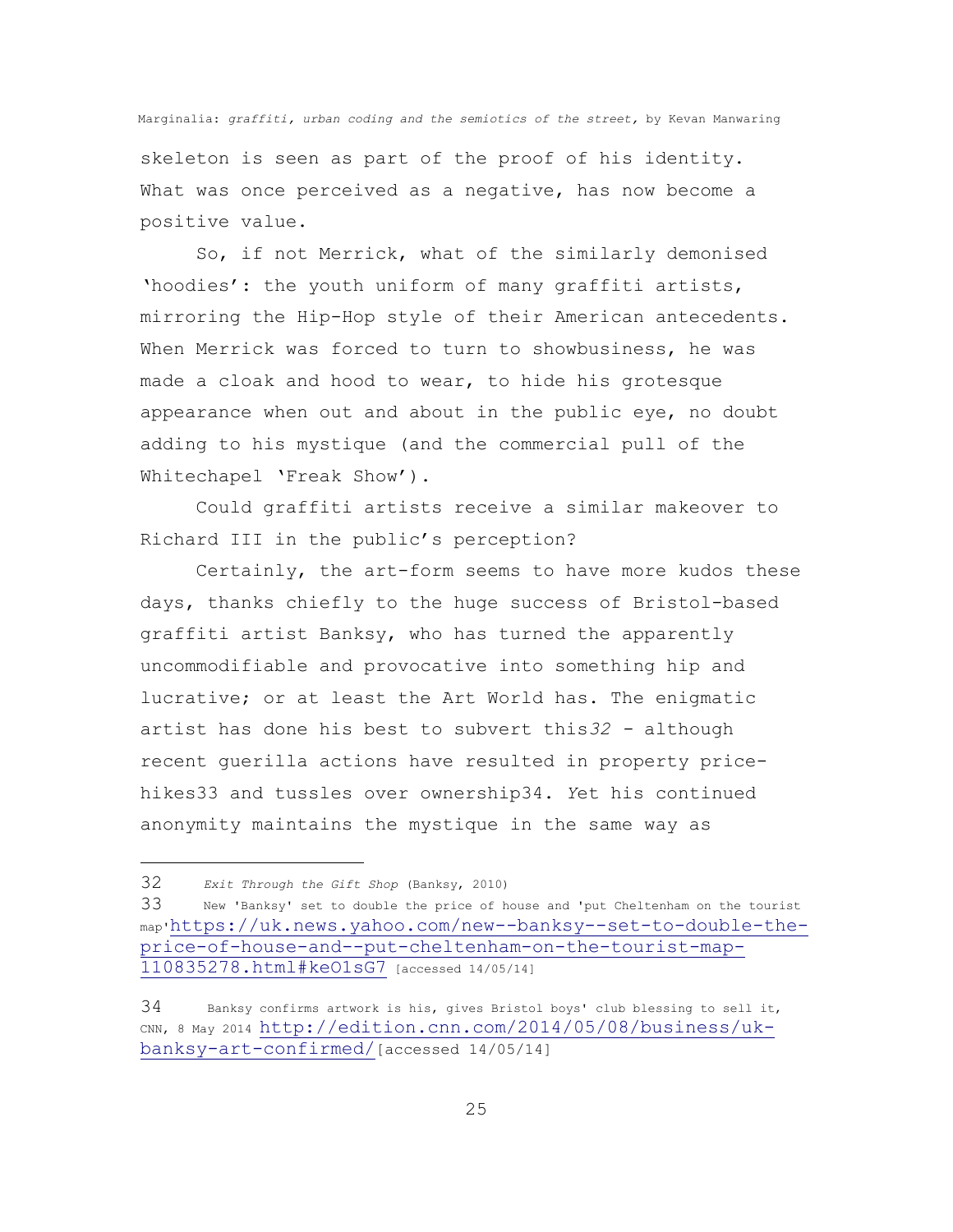Once again, I think I hear the skateboard, but it turns out to be the staccato of a flight-case along the pavement from some recently returned traveller.

# **Inked Up**

i<br>L

I turn onto Granby Street and am bombarded by sudden shifts of current: traffic, busy shoppers. I carefully cross the road and spot the white plaque of travel pioneer Thomas Cook35, who had his first business premises here. From here, the East Midlands connected to the world, and now the world, it seems, has come to Leicester.

I walk down this 'High Street' and reflect my journey. Hardly in the league of Mister Cook, it has taken me half a day (well, several, if you factor in my further speculative peregrinations, and the inky trail I have left in my wake).

Walking back to my bike on Yeoman Street I pass a tattoo parlour. Graffiti is perhaps cousin to this Polynesian art-form, customising buildings in the way ink does skin. Of course, graffiti is less permanent. Even the legal sites have rolling exhibitions. Yet there is something about it which makes it the tattoo art of the urban environment.

Tattoos have become the latest designer accessory, and

<sup>35</sup> Thomas Cook, travel pioneer, 1808-1892 [http://www.leicester.gov.uk/your-council](http://www.leicester.gov.uk/your-council-services/lc/growth-and-history/statuesandsculpture/thomascook/)[services/lc/growth-and](http://www.leicester.gov.uk/your-council-services/lc/growth-and-history/statuesandsculpture/thomascook/)[history/statuesandsculpture/thomascook/](http://www.leicester.gov.uk/your-council-services/lc/growth-and-history/statuesandsculpture/thomascook/)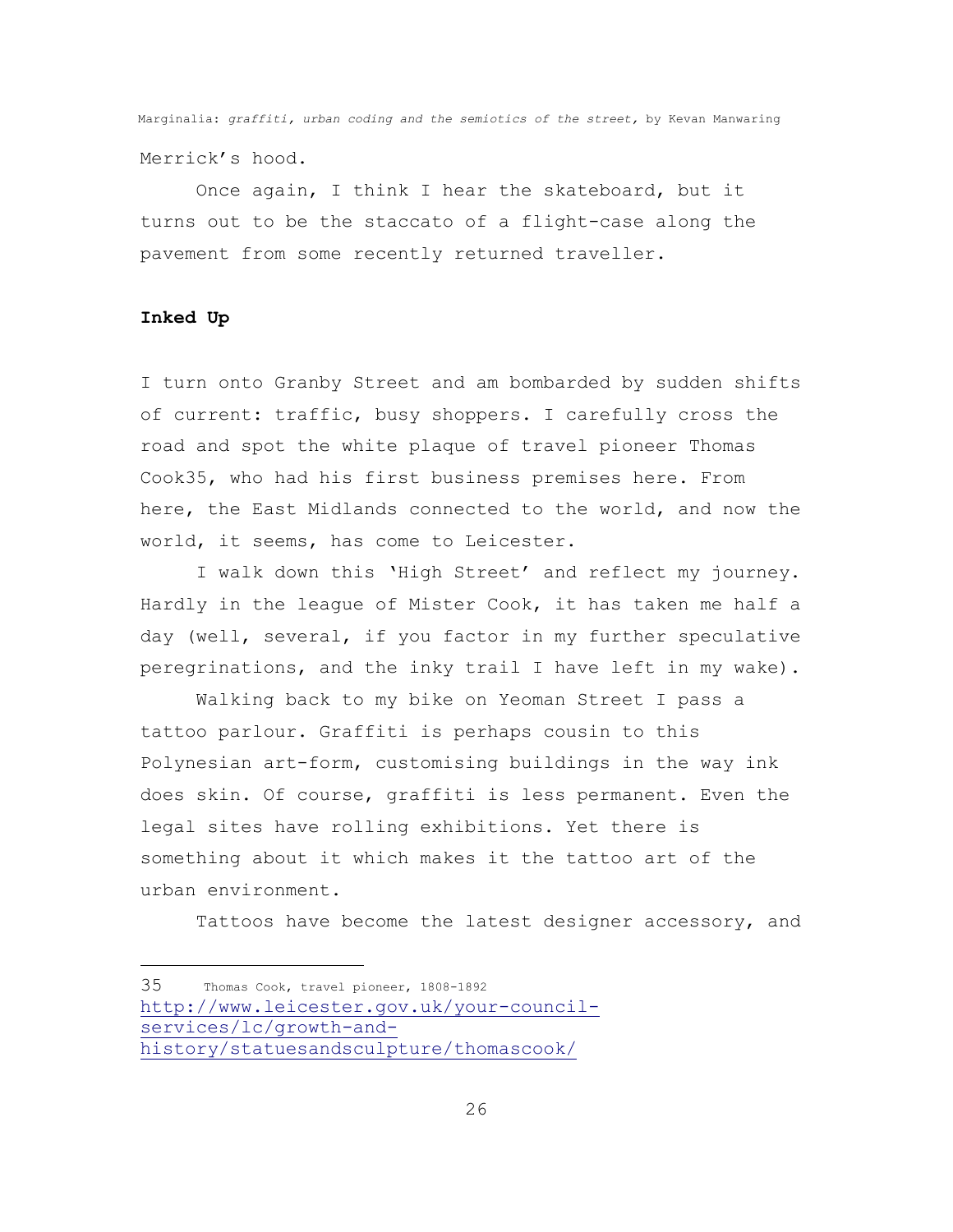with even the likes of David Dimbleby and Cate Blanchette getting 'inked up', perhaps there's a chance that graffiti one day will gain respectability. But when that happens, no doubt the graffitistas will turn to something else that still has the allure of the transgressive in the blue flashing lights of social disapproval.

As I walk along the street words appear in my footprints like Michael Jackson's 'Billy Jean'36 trainers in negative, my imprints in black, not white. I look back and am mortified to see a trail of words inked into the pavement.

No matter how fast I went, I cannot outrun my inky shadow. Perhaps I don't want to.

Maybe this trail of 'word-prints' is my own form of graffiti. And I thank Elephant Head, looking on no doubt from his 'hood, for that epiphany37.

#### Kevan Manwaring 2014

## **Bibliography**

i<br>L

 Atwood, M., *Negotiating with the Dead*, Cambridge University Press, 2002

Bell, K., University of Portsmouth, Phantasmal Cities: The Construction and Function of Haunted Landscapes in Victorian English Cities [paper, Haunted Landscapes

<sup>36</sup> Michael Jackson, Billy Jean, 1983, http://www.youtube.com/watch?v=see\_H45a13M

<sup>37</sup> 'Walking the streets is what links up reading the map with living one's life, the personal micocosm with the public macrocosm; it makes sense of the maze all around.' (Solnit, p176).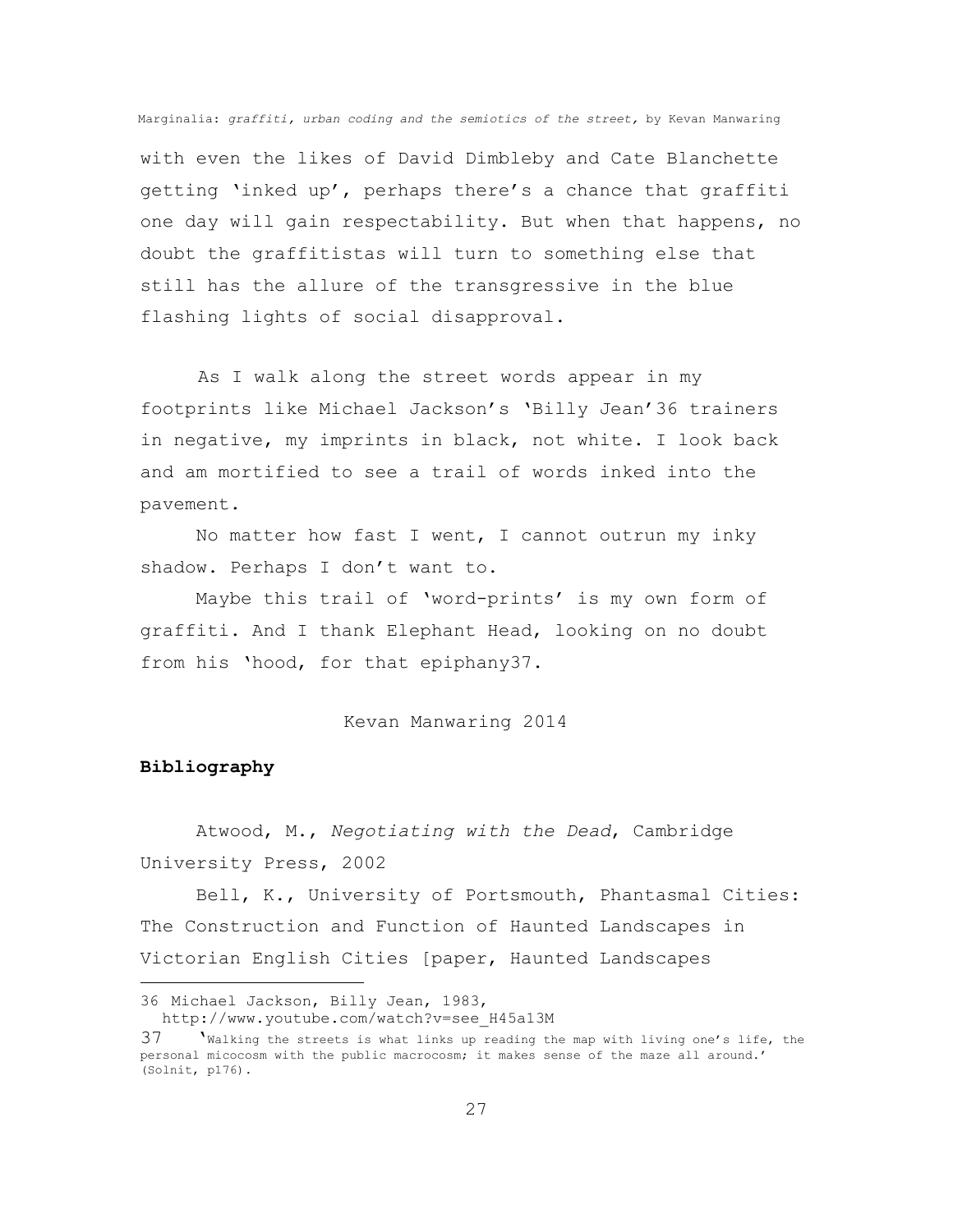Marginalia: *graffiti, urban coding and the semiotics of the street,* by Kevan Manwaring Symposium, Falmouth University, 8 March 2014]

Devanny, D., The Politics of the Layer in Digital Media: opacity and rock carvings in Yorkshire [paper, Haunted Landscapes Symposium, Falmouth University, 8 March 2014]

Dixon, S. Affective Digital Histories – writers' workshop (notes) 14/12/2014

Farley, P. and Symmons Roberts, M., *Edgelands: journeys into true wilderness*, London: Jonathan Cape, 2011

Ferlinghetti,h L., *Poetry as Insurgent Art*, New York: New Directions, 2007

Freire, P., *The Pedagogy of the Oppressed*, London: Penguin, 1996

Leicester Mercury Archive, Special Collections, University of Leicester

Mabey, R., *The Unofficial Countryside*, London: Pimlico, 1999

Middleton, R., University of Gloucestershire, Bricolages of the Here and Not-Here: how poetic representations of local deities can engage with an interconnected world, [paper, Haunted Landscapes Symposium, Falmouth University, 8 March 2014]

Sebald, W., *Rings of Saturn*, London: Vintage, 2002

Sinclair, Iain, *Edge of the Orison*, London: Penguin, 2006

Sinclair, Iain, *London Orbital*, London: Penguin, 2003 Solnit, R., *Wanderlust: a history of walking*, London: Viking, 2000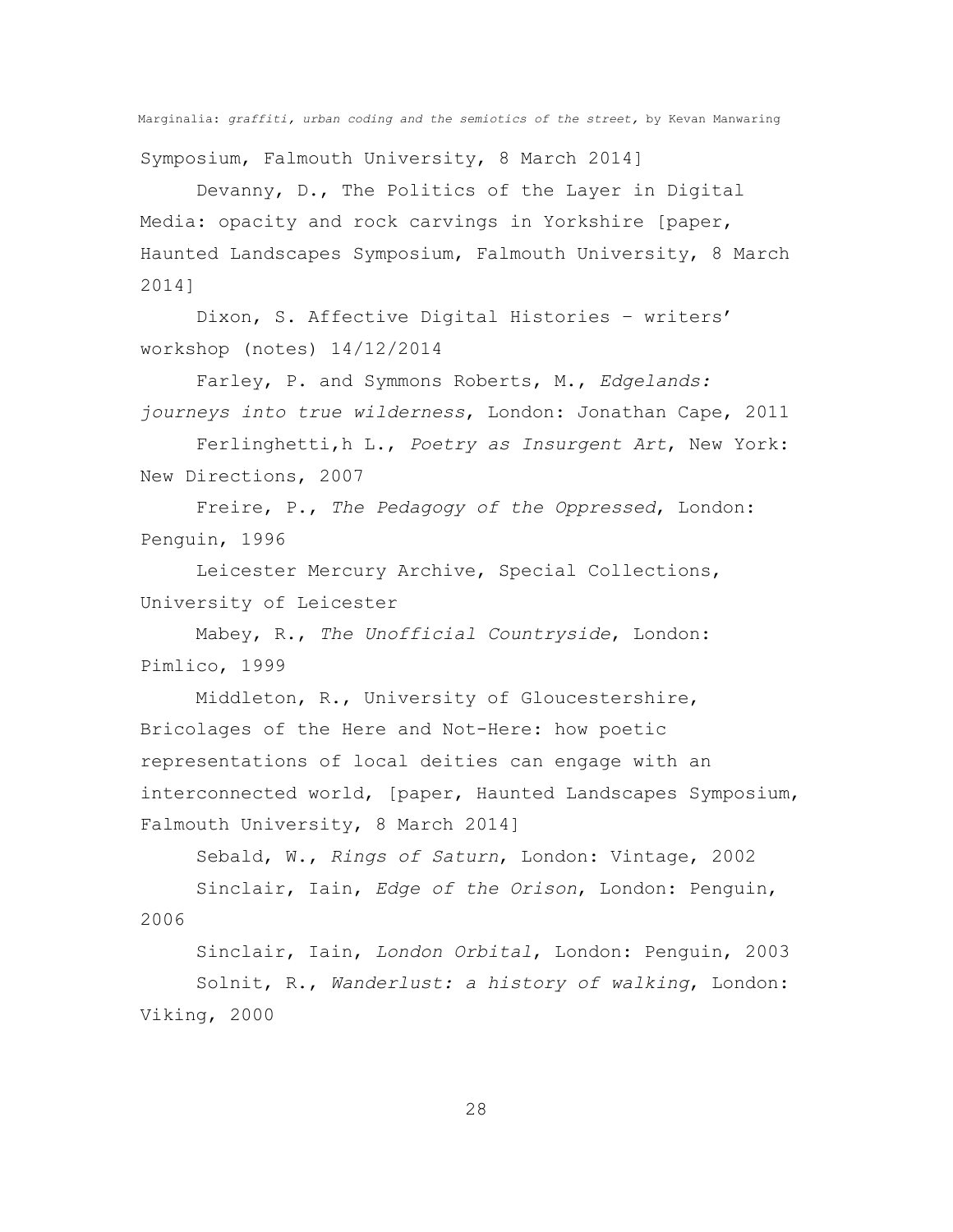## **Online**

 A Personal Message from Philippa Langley http://www.richardiii.net/leicester\_dig.php# [accessed 28/04/2014]

A Week Through Google Glass

http://www.bbc.co.uk/news/technology-27018471 [accessed 15/04/14]

Banksy confirms artwork is his, gives Bristol boys' club blessing to sell it, CNN, 8 May 2014 [http://edition.cnn.com/2014/05/08/business/uk-banksy-art-](http://edition.cnn.com/2014/05/08/business/uk-banksy-art-confirmed/)

[confirmed/\[](http://edition.cnn.com/2014/05/08/business/uk-banksy-art-confirmed/)accessed 14/05/14]

Buffalo Bill in Leicester,

http://www.arthurlloyd.co.uk/LeicesterTheatres/BuffaloBillL eicester.htm [accessed 26/03/14]

Common Ground<http://commonground.org.uk/> [accessed 14/05/14]

Discovery of Richard III

https://www.le.ac.uk/richardiii/index.html [accessed 25/03/14]

Egypt: Graffiti tells story of political turmoil, <http://www.bbc.co.uk/news/world-middle-east-23394472> [accessed 13/05/14]

Google Glass go on sale for one day http://www.bbc.co.uk/news/technology-26987972 [accessed 15/04/14]

Graffiti Scene in Leicester www.leicesterhq.com [accessed 17/03/14]

India's Election Graffiti,

http://www.bbc.co.uk/news/world-asia-india-27100187 [accessed 13/05/14]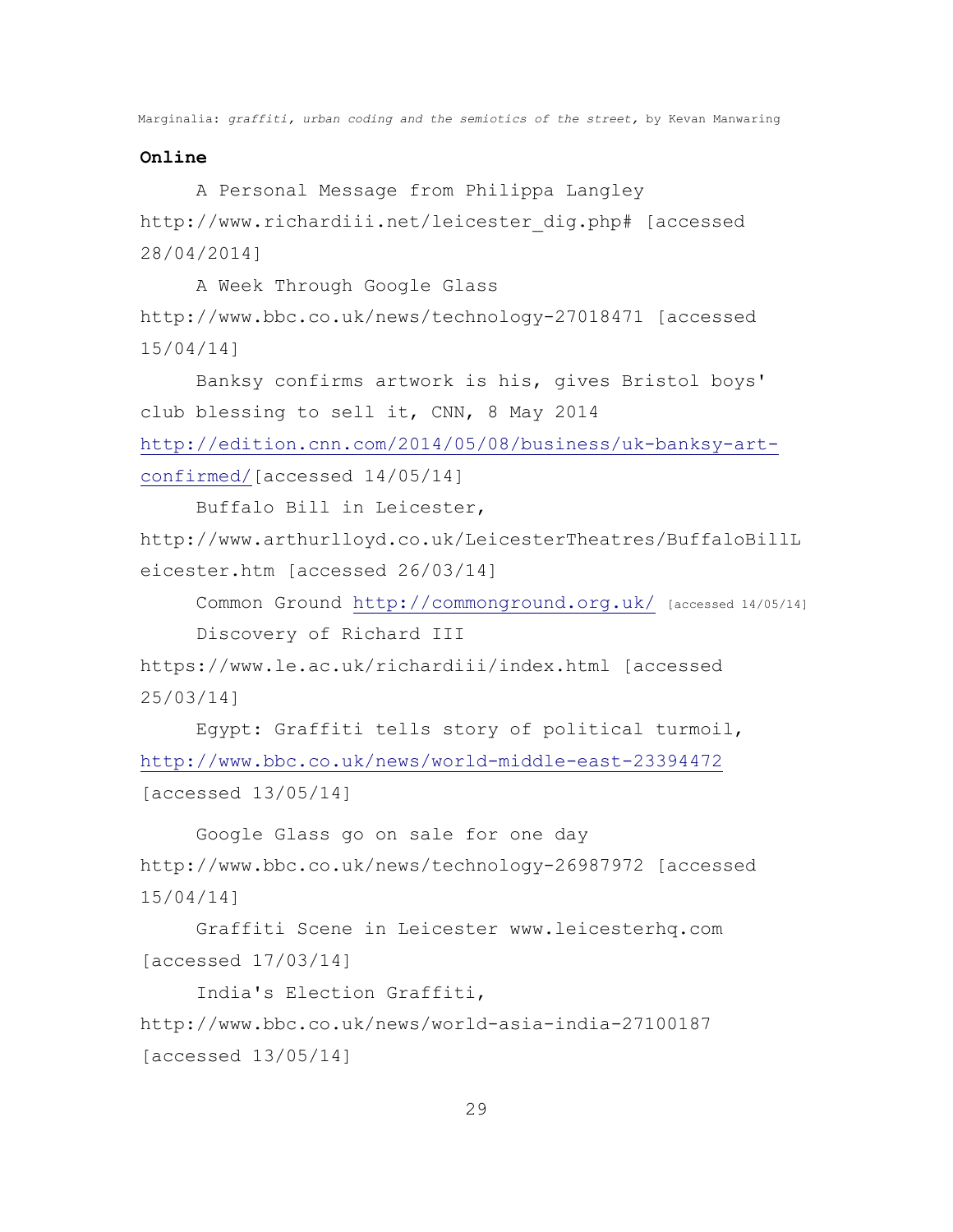Merrick, Joseph Carey,

http://en.wikipedia.org/wiki/Joseph\_Merrick [accessed 24/03/14]

Mixing graffiti and calligraphy in Tunisia, BBC article http://www.bbc.co.uk/news/world-africa-26515754 [accessed 27-28/03/14]

New Banksy? Mural near GCHQ depicts agents listening in on phone box

http://www.theguardian.com/artanddesign/gallery/2014/apr/14 /new-banksy-mural-near-gchq-depicts-agents-listening-in-onphone-box [accessed 14/04/14]

New 'Banksy' set to double the price of house and 'put Cheltenham on the tourist

map'[https://uk.news.yahoo.com/new--banksy--set-to-double](https://uk.news.yahoo.com/new--banksy--set-to-double-the-price-of-house-and--put-cheltenham-on-the-tourist-map-110835278.html#keO1sG7)[the-price-of-house-and--put-cheltenham-on-the-tourist-map-](https://uk.news.yahoo.com/new--banksy--set-to-double-the-price-of-house-and--put-cheltenham-on-the-tourist-map-110835278.html#keO1sG7)[110835278.html#keO1sG7](https://uk.news.yahoo.com/new--banksy--set-to-double-the-price-of-house-and--put-cheltenham-on-the-tourist-map-110835278.html#keO1sG7) [accessed 14/05/14]

Richard III remains' found in Leicester car park have doubt cast upon them http://www.theguardian.com/uknews/2014/mar/27/richard-iii-remains-leicester-doubt-carpark-academics [accessed 27/03/14]

St George's App - http://leicesterstgeorges.co.uk/ [accessed 13/03/14]

St George's App: Changing Industries in Leicester's Cultural Quarter [accessed 24/03/14]

St George's App: Cultural Quarter Audio Trail [accessed 13/03/14]

St George's App: Ghost Signs [accessed 25/03/14] The Slow Death of Purposeless Walking, BBC News magazine, http://www.bbc.co.uk/news/magazine-27186709